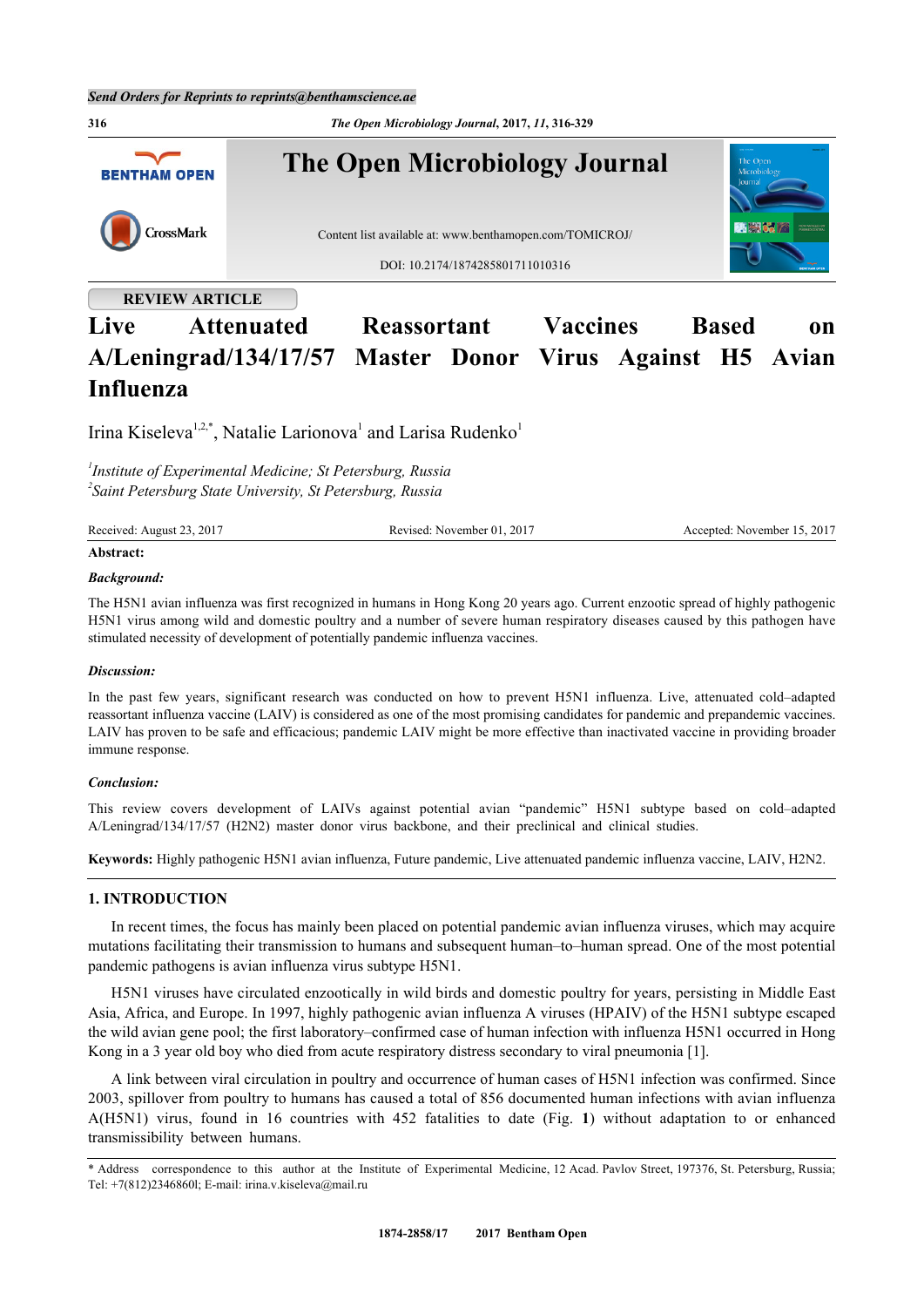

**Fig. (1).** Cumulative number of confirmed human cases for avian influenza A(H5N1) reported to WHO, 2003–2016 (adapted from  $[2]$  $[2]$  $[2]$ ).

Due to the high lethality and virulence, the highly pathogenic avian influenza virus (HPAIV) of subtype H5N1 is the world's largest pandemic threat. Continued transmission of avian influenza viruses from birds to humans presents an ongoing threat and underscores the urgent need for efficacious, cross–protective vaccines to prevent their spread among humans.

Current recommendation of WHO is that evolution of H5N1 avian influenza virus does not increase risk to public health [\[3](#page-10-2)], avian influenza H5N1 human cases remain rare and sporadic events; a number of confirmed cases is decreasing from year to year as it can been seen from Fig. (**[1](#page-0-3)**). However, this virus still can serve as a progenitor to future pandemic virus. New subclades of H5N1 avian influenza viruses have been disseminated widely across the world. The probability of outbreaks of highly pathogenic avian influenza A virus of subtype H5N1 in human population is still high. It was conclusively proven in ferret model that avian H5N1 influenza viruses can acquire the capacity for airborne transmission between mammals and therefore constitute a risk for a new influenza pandemic [\[4](#page-10-3) - [6\]](#page-10-4). Unprecedented spread between birds and humans of HPAIV might result in hundreds of human infections with fatal cases. This has highlighted the urgent need for the development of potential pandemic vaccines against avian influenza viruses.

In recent years, interest in live, cold–adapted, reassortant influenza vaccine (LAIV) has grown considerably, following the WHO's recognition of the advantages of LAIV over inactivated vaccine (IIV) in the event of a pandemic [\[7](#page-10-5), [8](#page-10-6)]. LAIV is administered by nasal spray. Intranasal administration does not require trained personnel; this makes it easier to use. Another major advantage of the LAIV vaccine over the standard shot with IIV is that it produces immunity similar to natural infection thus creating an early, long–term and broad immune response involving mucosal, humoral and cellular immunity without causing the disease. According to the WHO, there is evidence that in pandemic situation LAIV might be more effective than IIV [[9\]](#page-10-7). Live, attenuated influenza vaccines may possibly induce a broader and more long–lasting protection than inactivated vaccines [\[10](#page-10-8)].

Russian live attenuated (*att*) influenza vaccine (LAIV) technology was developed at the Institute of Experimental Medicine (IEM), St Petersburg, Russia [[11\]](#page-10-9). This vaccine has been approved and successfully used for over fifty years in millions of Russians – children, adults and the elderly[[12](#page-10-10) - [15](#page-10-11)]. The Russian LAIV is based on cold–adapted A/Leningrad/134/17/57 (H2N2) (Len–MDV) and B/USSR/60/69 Master Donor Viruses (MDVs), which are reassorted with circulating epidemic strains recommended by World Health Organization (WHO) for use as vaccine candidates in current influenza season.

<span id="page-1-0"></span>As part of the WHO global action plan, IEM is generating a collection of LAIV strains against a number of potential pandemic viruses, including H5N1 subtype (Table **[1](#page-1-0)**). In the current review development, preclinical and clinical studies of prepandemic LAIVs against H5N1 avian influenza viruses (H5–LAIVs) based on A/Leningrad/134/17/57 (H2N2) MDV are discussed.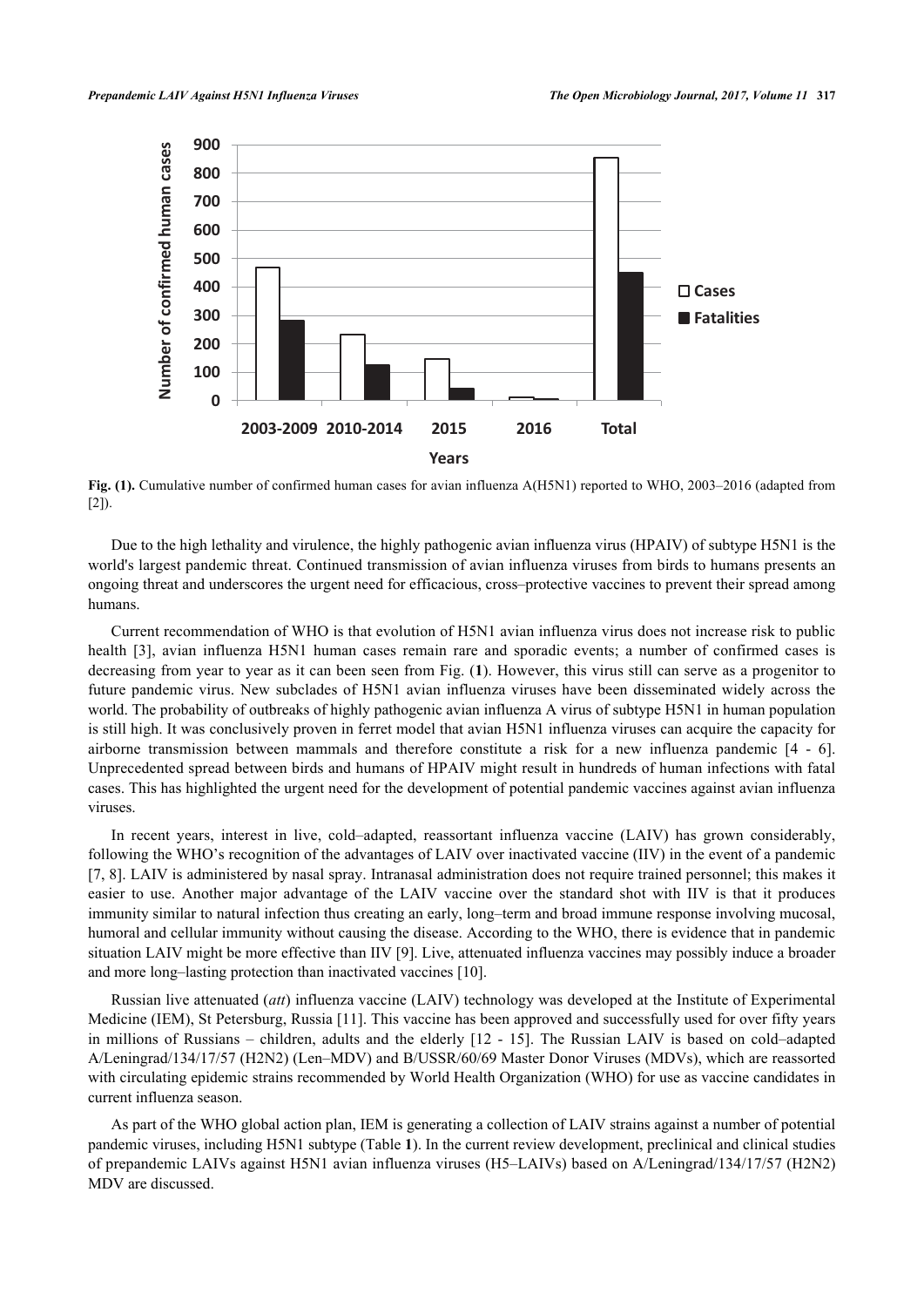| <b>LAIV</b> Candidate,<br><b>Genome Composition</b> | <b>Wild-type Parental Virus</b>                                 | <b>Generated by</b>    | <b>Stage Study</b>                                                           | Refs.        |
|-----------------------------------------------------|-----------------------------------------------------------------|------------------------|------------------------------------------------------------------------------|--------------|
| Len-dP $(H5N2)$ ,<br>$7:1^1$                        | A/duck/Potsdam/1402-6/86 (H5N2)                                 | Classical reassortment | Phase I-II clinical trials completed. The<br>vaccine is registered in Russia | [32, 33, 39] |
| Len-tT <sup>2</sup> (H5N2),<br>$7:1^{1}$            | A/turkey/Turkey/1/2005 (H5N1), clade 2.2 Classical reassortment |                        | Phase I clinical trial completed                                             | $[17]$       |
| Len–Vn <sup>2</sup> (H5N2),<br>$7:1^{1}$            | A/Vietnam/1203/2004 (H5N1), clade 1                             | Classical reassortment | Preclinical studies completed                                                | $[17]$       |
| Len- $\text{Vn/rg}^2$ (H5N1),<br>$6:2^3$            | A/Vietnam/1203/2004 (H5N1), clade 1                             | Reverse genetics       | Preclinical studies completed                                                | [30, 32]     |
| Len-Eg/rg <sup>2</sup> (H5N1),<br>$6:2^{3}$         | A/Egypt/321/2007<br>(H5N1), clade 2.2                           | Reverse genetics       | Studies in mice                                                              | [31]         |

**Table 1. List of prepandemic H5 LAIVs prepared on A/Leningrad/134/17/57 (H2N2) MDV backbone.**

<sup>1</sup>Vaccine strain inherited only HA gene from wild–type parental virus and remaining 7 genes – from Len–MDV (7:1 genome composition). <sup>2</sup>ΔHA, polybasic cleavage site deleted. 'Vaccine strain inherited HA and NA genes from wild–type parental virus and remaining 6 genes – from Len–MDV (6:2 genome composition).

#### **2. BACKGROUND**

#### **2.1. Development of H5–LAIV Candidates on A/Leningrad/134/17/57 (H2N2) MDV Backbone**

#### *2.1.1. Classical Genetic Reassortment Procedure*

In 2007, the first Russian prepandemic LAIV candidate against H5 avian influenza, A/17/duck/Potsdam/86/92 (H5N2) (Len–dP), was developed on the base of nonpathogenic A/duck/Potsdam/1402–6/86(H5N2) strain which circulated in nature over 30 years ago[[16](#page-10-13)]. Then, another prepandemic LAIV candidate, A/17/Vietnam/04/65107 (H5N2) (Len–VN), based on H5N1 virus of clade 1, A/Vietnam/1203/2004 was developed [\[17\]](#page-10-12). To date, these strains are immunogenically obsolete. For this reason, a potentially pandemic A/17/turkey/Turkey/05/133 (H5N2) (Len–tT) vaccine candidate related to more modern antigenic clade 2.2 was generated [\[17](#page-10-12)].

In brief, 6:2 reassortants between Len–MDV and wild–type virus are produced in embryonated chicken eggs following a number of rounds of selective propagation. The production and selection for reassortants is undertaken in the presence of anti–Len–MDV serum. Low temperature propagation (26 degrees C) is also used as selective factor, except for the initial cross (1:1 co–infection of Len–MDV and wild–type virus) and the last cloning by end–point dilution which are both carried out at 32 degrees C. This method of classical reassortment was successfully used for decades to develop seasonal 6:2 LAIV candidates [\[18](#page-10-14), [19](#page-11-4)].

However, classical reassortment of the Len–MDV with A/duck/Potsdam/1402–6/86 (H5N2) resulted in the temperature sensitive/cold–adapted (*ts/ca*) H5N2 LAIV candidate, that contained the only HA gene segment from wild–type virus six (reassortant genotype 7:1).

In the next experiments, to reduce a risk of manipulations with highly pathogenic for humans avian influenza viruses, PR8–based reassortants for parenterally administered, IIV of subtype H5N1, VN/PR/CDC–RG and NIBRG–23 were used as a source of external glycoproteins [\[17](#page-10-12)]. The HA of these H5N1/PR8 viruses is engineered by Reverse Genetics (RG) to remove four basic amino acid codons from the cleavage site of HA as described in [\[20](#page-11-5)], resulting in a virus that is considered to be attenuated for natural hosts and safe for humans. However, classical reassortment of the Len–MDV with H5N1/PR8 viruses is also resulted in 7:1 H5N2 viruses that contained six internal genes and NA gene of MDV (Fig. **[2](#page-3-0)**).

Full–genome sequencing of 7:1 vaccine reassortants did not reveal significant changes, which can alter anticipated virus biological properties.

Interestingly, another group of authors faced a similar problem when trying to create 6:2 reassortants based on H5N1 viruses[[21](#page-11-6)]. The results of their attempts were also reassortants with 7:1 gene segment ratio (genome composition). One of the possible reasons for the complexity of inheritance of avian virus origin NA in avian and human reassortant viruses may be associated with a higher body temperature of birds  $(40 - 42$  degrees °C) and correspondingly higher temperature optimum for avian influenza virus polymerases. The problem in obtaining the desired 6:2 gene configuration may be also a result of co–infection of avian and human viruses. The functional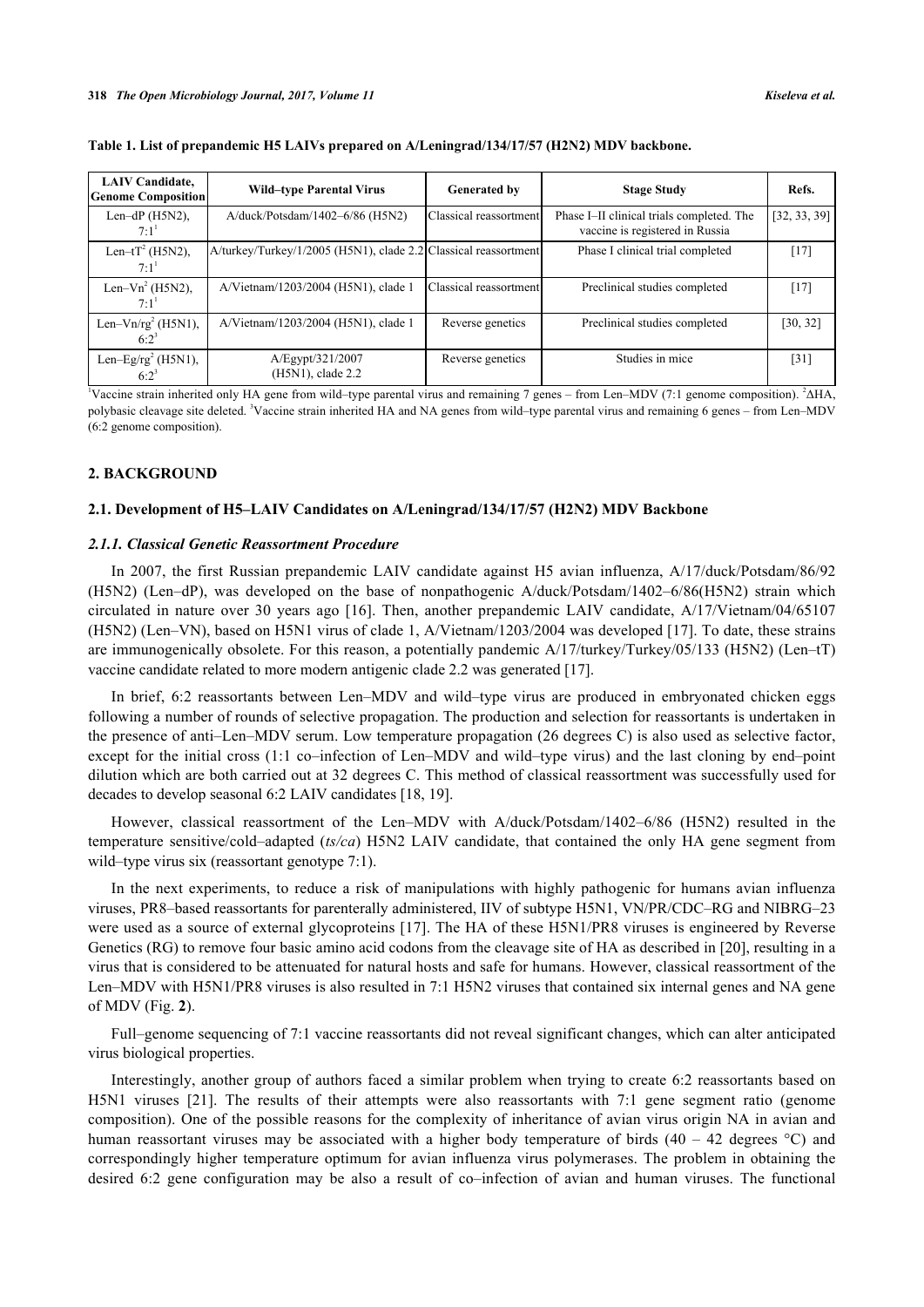incompatibilities between the viral proteins or RNA segments of two differing strains may lead to the segment mismatch that limits the reassortment efficiency [\[22](#page-11-7) - [24](#page-11-8)].

Functional balance between HA and NA which is an important condition of influenza virus efficient replication, as well as a role of HA and NA specificities at oligosaccharide level in maintaining such balance, remains poorly studied. HA of avian origin binds exclusively and NA digests efficiently α2–3–sialylated carbohydrate chains, while HA of human origin interacts with α2–6 chains and low–active NA cleaves both α2–3– and α2–6–sialosides. Shtyrya *et al* [\[25](#page-11-9)] suggested that combination of avian HA and human NA may result in decreasing the replicative potential of reassortant virus because of disturbance of a functional balance between "alien" HA and NA. However, Larionova *et al* [[17](#page-10-12)] demonstrated that combination of avian H5HA and human N2NA resulted in significant increasing the infectivity of 7:1 reassortants in compare with H5N1 parental viruses which contained both HA and NA of avian origin. In addition, phenotypical pattern of H5N2 LAIV candidates did not differ from such of the Len–MDV – transferring seven genes from Len–MDV into the H5N1/PR8 genome led to a dramatic decrease in infectivity of resulting H5N2 reassortants at the temperature of 38–39 degrees C (*ts* phenotype) and significantly increased their ability to grow at the temperature of 26°C (*ca* phenotype).

<span id="page-3-0"></span>

Fig. (2). Two ways to develop live attenuated H5 pandemic influenza reassortant vaccine.

The authors suggested that in the case of generating a LAIV vaccine candidate for protecting humans against HPAIV, reassortants carrying the HA gene of pathogenic H5 virus and other genes from an attenuated MDV can be a good thing as they could provide extra level of safety for the LAIV candidate. The HA of H5N2 LAIV reassortants is modified for reduced virulence, but it has been observed that avian influenza NA may also be involved in the manifestation of the pathogenic properties of the virus [\[26](#page-11-10)]. The presence of NA of cold–adapted MDV, together with genetically modified H5–HA may provide an extra layer of safety for attenuation of H5N2 LAIV candidate against highly pathogenic avian influenza virus of H5N1subtype. As for the immune response, antibodies to the influenza virus HA are known to be the main component of the protection against human [\[27\]](#page-11-11) and avian influenza viruses [[28](#page-11-12)]. Thus, the evaluation of the individual contributions of each of the surface proteins to the induction of HPAIV–neutralizing serum antibodies and protective immunity showed that immunization of chickens with Newcastle disease virus expressing H5 hemagglutinin of avian influenza virus single or in combination with avian N1 neuraminidase caused in both cases 100% protection from challenge infection with H5N1 HPAIVs. The avian NA in the vaccine preparation did not improve protection generated by antibodies to H5 HA. Immunity to NA extended survival but did not prevent death from HPAIV challenge [[29\]](#page-11-13).

#### *2.1.2. Reverse Genetics Technique*

Influenza virus reassortants can be also generated by plasmid–based reverse genetics from segments of DNA (Fig. **[2](#page-3-0)**). Because avian–human H5N1 6:2 vaccine reassortants were not possible to obtain despite repeated attempts, alternative reverse genetics approach has been used. Reverse genetics is a promising technology, especially for development and construction of prepandemic influenza vaccines. MedImmune, a biotechnology company (USA), uses reverse genetics technology for development vaccine strains of seasonal, prepandemic and pandemic influenza vaccines as part of the current egg produced LAIV product.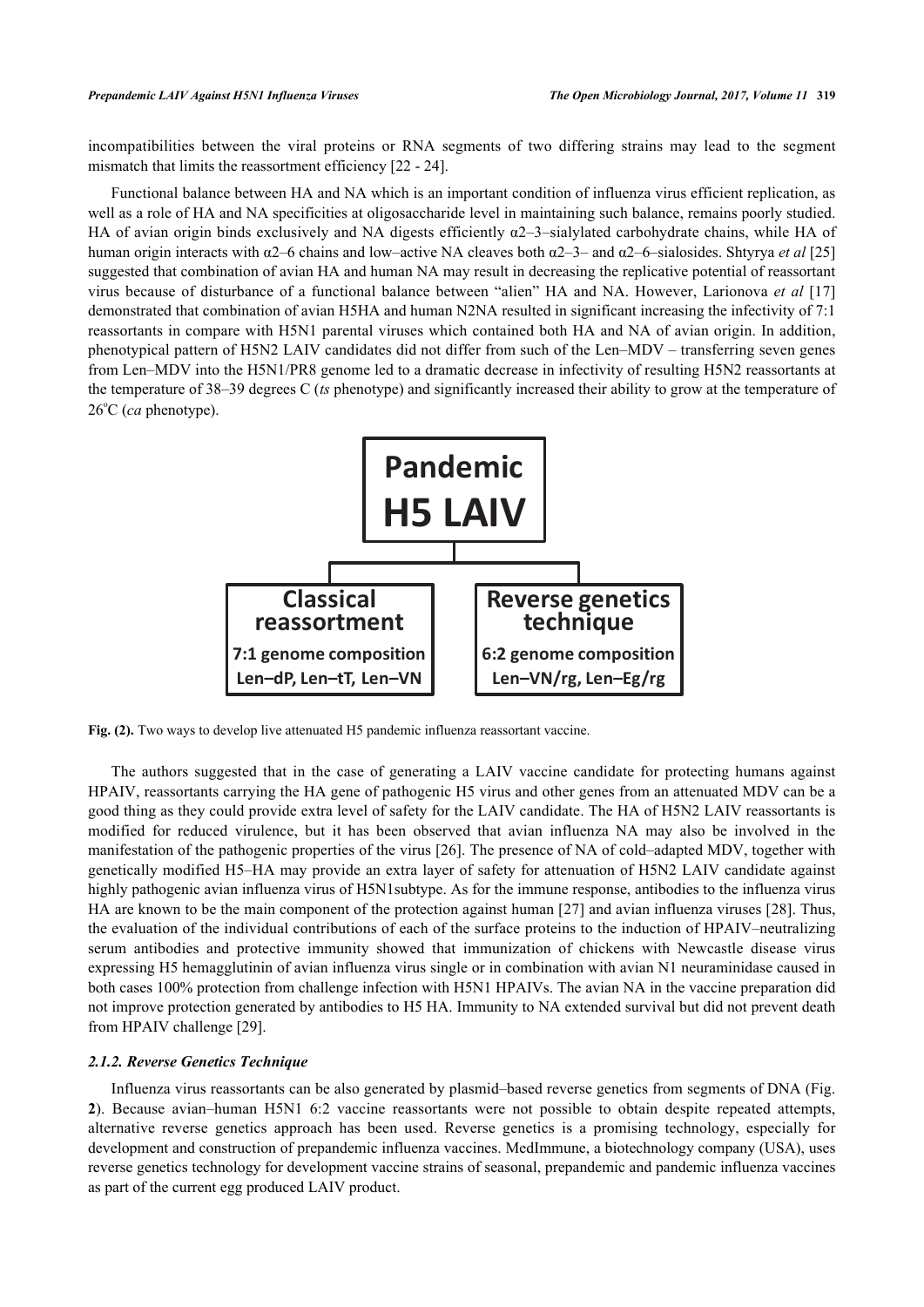Two H5N1 *ca* reassortant vaccine candidates, caVN1203–Len17rg (H5N1) (Len–VN/rg) [\[30](#page-11-2), [31](#page-11-3)] and caEG321–Len17rg (H5N1) (Len–VN/rg) [[31\]](#page-11-3), were generated by plasmid–based reverse genetics, with six internal genes from Len–MDV and polybasic–cleavage site–deleted H5HA and intact N1NA genes from A/Vietnam/1203/2004 (H5N1) clade 1 or from A/Egypt/321/2007 (H5N1) clade 2.2 viruses, respectively. 6:2 H5N1–RG LAIV vaccine candidates were rescued by co–transfecting plasmids encoding HA and NA genes of H5N1 viruses with plasmids encoding six internal genes of Len–MDV, as described [\[30](#page-11-2)].

The 6:2 reassortant H5N1–RG LAIV viruses were fully sequenced and the absence of any unwanted spontaneous mutations and quasispecies was confirmed. Phenotypic analysis of 6:2 H5N1–RG LAIV reassortants indicated that the *ts/ca* phenotypes of the H5N1 reassortant viruses were consistent with *ts/ca* phenotype of Len–MDV.

# **2.2. Preclinical Testing of H5 LAIV Candidates on A/Leningrad/134/17/57 (H2N2) MDV Backbone**

Studies on the attenuation, safety, immunogenicity, protective and cross–protective efficacy of H5 prepandemic LAIV candidates were conducted in different animal models (Table **[2](#page-4-0)**).

| H5 LAIV Candidate Animal Model |             | <b>Study Subject</b>                                                                       | Refs.            |
|--------------------------------|-------------|--------------------------------------------------------------------------------------------|------------------|
| Len-dP $(H5N2)$<br>Mice        |             | Attenuation, immunogenicity, protective and cross-protective efficacy                      | [16, 32, 33, 37] |
|                                | Ferrets     | Attenuation, genetic stability, cross-protective efficacy                                  | [16, 37]         |
|                                | Chicken     | Attenuation                                                                                | $[33]$           |
|                                | Macaques    | Safety, cross-protective efficacy                                                          | $[15]$           |
| Len- $tT$ (H5N2)               | Mice        | Acute and sub-acute toxicity tests                                                         | [17, 38]         |
|                                | Guinea pigs | Acute and sub-acute toxicity tests                                                         | [17, 38]         |
|                                | Ferrets     | Safety, attenuation, protective and cross-protective efficacy                              | [17, 38]         |
|                                | Chicken     | Safety, attenuation                                                                        | [17, 38]         |
| Len- $Vn$ (H5N2)               | Ferrets     | Safety, attenuation, cross-protective efficacy                                             | $[17]$           |
|                                | Chicken     | Safety, attenuation                                                                        | $[17]$           |
| Len- $Vn$ /rg (H5N1)           | Mice        | Infectivity in respiratory tract; immunogenicity, protective and cross-protective efficacy | [30, 31]         |
|                                | Ferrets     | Attenuation, immunogenicity, cross-protective efficacy                                     | $[17]$           |
|                                | Chicken     | Safety, attenuation                                                                        | [17, 38]         |
| Len-Eg/rg $(H5N1)$             | Mice        | Infectivity in respiratory tract; immunogenicity, protective and cross-protective efficacy | [31]             |

#### <span id="page-4-0"></span>**Table 2. Preclinical studies of Russian prepandemic H5 LAIV candidates in animal models.**

#### *2.2.1. Mice and Guinea Pigs*

A number of sensitive and convenient models are used to test for acute and sub–acute toxicity of drugs, vaccines and other immunobiological preparations. Guinea pigs and mice are the most commonly used species. These two species were used for determination of acute and sub–acute toxicity of Len–tT LAIV candidate [[17](#page-10-12)]. Administration of Len–tT LAIV did not cause death, did not change the external appearance and behavior of animals, did not affect their consumption of food or water, and had no significant effect on body weight.

The results of histopathology study reveal that inoculation of Len–tT LAIV candidate did not cause in mice any inflammation, destructive or dystrophic changes in systemic organs and no dystrophic changes of neurons were observed in brain. The histopathology picture of samples of organs in vaccine groups was similar to that obtained from placebo group. Administration of H5 LAIV vaccine candidates did not cause gross morphological changes, suggesting positive safety profile of H5N2 LAIV [[17\]](#page-10-12).

Mice are the most convenient and widely used animal model for influenza vaccine research in terms of size, cost, husbandry requirements etc. This model was used for protective and cross–protective efficacy of Len–dP (H5N2), caEG321–Len17rg (H5N1) and caVN1203–Len17rg (H5N1) LAIV candidates. Immunization of mice with two doses of H5–LAIV candidates induced a strong immune response, and animals were protected against not only homologous but also heterologous highly pathogenic wild–type virus challenge [[33\]](#page-11-1). Replication of challenge viruses in the upper and lower respiratory tracts of immunized animals was significantly reduced compared to the controls, and no signs of disease were observed in any of the vaccinated animals [[30,](#page-11-2) [31,](#page-11-3) [33\]](#page-11-1).

In summary, the vaccination of mice with Len–dP, caEG321–Len17rg (H5N1) or caVN1203–Len17rg (H5N1) LAIV candidates provided substantial cross–protection from challenge with H5N1 HPAIV.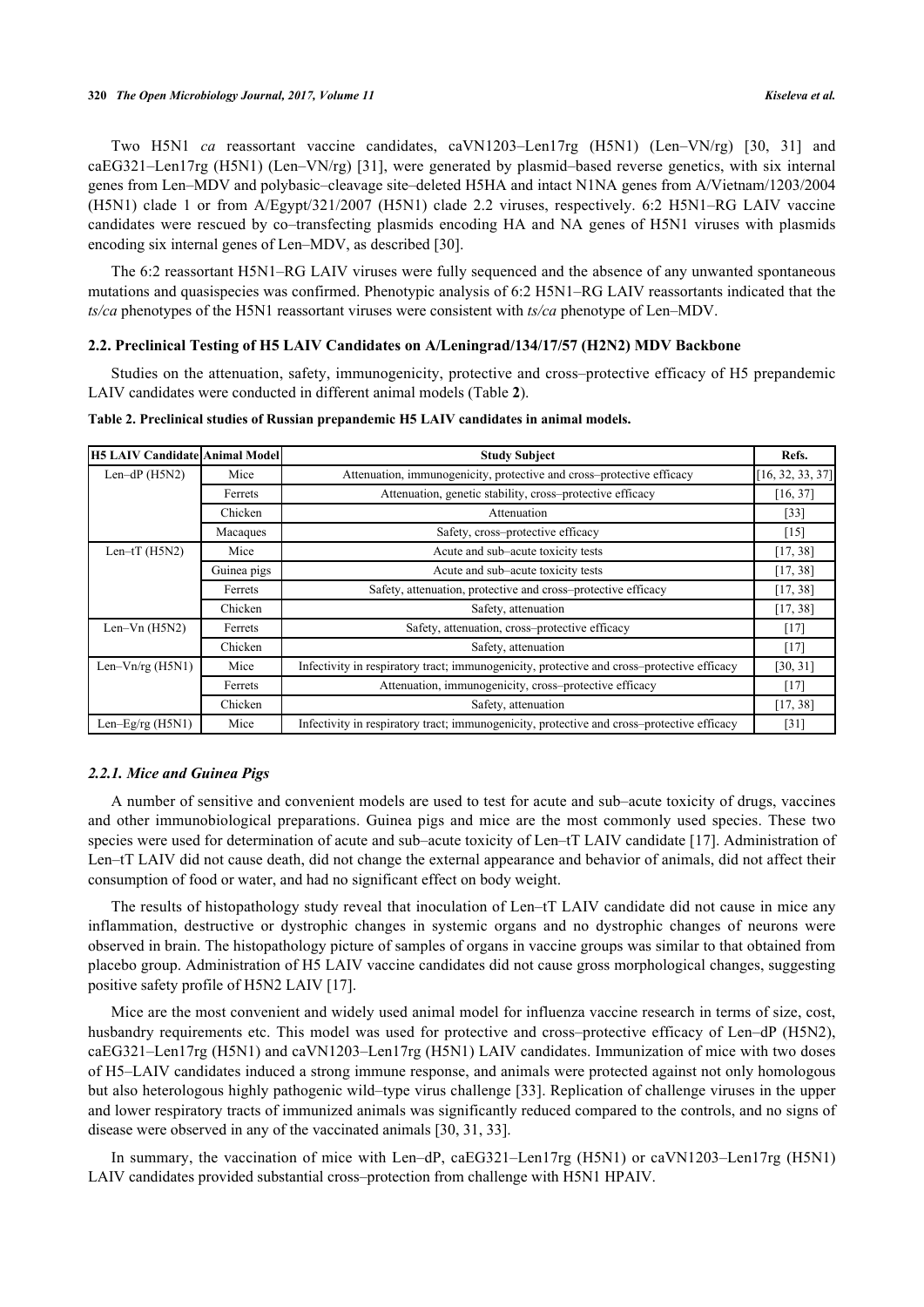#### *2.2.2. Monkeys*

Monkeys are thought to more closely reflect the human response to influenza than more distantly related mammalian species (mice, ferrets, hamsters, guinea pigs etc). Thus, monkeys have been used to study HPAIV infection caused by avian H5N1 and virus[[34\]](#page-11-16). However, their high cost, complex husbandry requirements, relatively low availability, and ethical issues make nonhuman primates less accessible for routine studies of influenza than another animal models. Despite these difficulties, it was important to characterize the first Russian prepandemic LAIV against H5 HPAIV in full. Thus, safety and cross–protection efficacy of Len–dP LAIV against a modern HPAIV were studied in Java macaques [[4\]](#page-10-3). Monkeys were vaccinated with two doses of Len–dP LAIV; they were monitored for a week after each vaccination by examining body temperatures, behavior and weight loss. Len–dP LAIV was safe and areactogenic for monkeys. No fever or other side effects were observed following vaccination. After challenge with a modern heterologous HPAIV A/chicken/Kurgan/02/05 (H5N1) clade 2.2 half of vaccinated monkeys were shown to be fully protected. Duration and severity of fever reactions, the absence of viremia and virus replication in the upper respiratory tract were significantly reduced [[5\]](#page-10-15).

# *2.2.3. Ferrets*

For pandemic/prepandemic candidate influenza vaccine viruses against HPAIVs preclinical testing in ferrets and chicken should be performed [\[35\]](#page-11-17). The WHO strategy to demonstrate the absence of highly pathogenic characteristics includes, in particular, assessment of attenuation of the H5 LAIV candidates in ferrets and their non–pathogenicity in chickens.

Retention of key attenuating mutations is one of the very important characteristics of reassortant LAIV [[36,](#page-11-18) [37\]](#page-11-14). Genetic stability of Len–dP LAIV after replication in upper respiratory tract of ferrets was confirmed. Vaccine viruses isolated from the immunized ferrets were shown to preserve all attenuating mutations described for the Len–MDV [[16\]](#page-10-13). Ferret challenge study demonstrated reasonable protection of ferrets vaccinated with Len–dP LAIV from severe respiratory damage and death after challenge with heterologous HPAIV A/turkey/Turkey/1/05 (H5N1) clade 2.2 [\[38](#page-11-15)].

Three other intranasal LAIVs against pandemic influenza H5 variants, Len–tT (H5N2), Len–VN (H5N2) and Len–VN/rg (H5N1) were evaluated for attenuation, immunogenicity and efficacy in ferret challenge study [\[17,](#page-10-12) [30\]](#page-11-2). Ferrets were intranasally inoculated with H5 LAIVs to confirm their safety and attenuation properties. No H5 LAIV viral antigen expression was seen in any of the lung and nasal turbinate samples tested, while H5N1 HPAIV was detected in tested samples on day 3 and 5 post–inoculation. No clinical signs of illness including weight loss, dehydration, diarrhea, or dyspnea were seen in vaccinated animals. No histological changes typical for influenza virus infection were seen in the lungs of animals vaccinated with H5N2 LAIV candidates. Vaccinated ferrets did not demonstrate any reduction in body weight compared to placebo group.

H5 LAIVs protected ferrets from challenge with homologous HPAIV, while placebo–vaccinated animals demonstrated clear signs of disease and succumbed to infection. Infection with wild–type H5N1 influenza of which H5 was homologous to the vaccine induced severe disease in ferrets that were vaccinated with the placebo. The animals suffered from a strong reduced activity and heavy breathing, severe weight loss and severe fever and one animal died from the infection. In these animals, virus replication was detected at high titers in the throat, lung and trachea 5 days after infection. Upon post mortem examination, the lungs appeared swollen and showed multifocal consolidation. On the macroscopic level, approximately 70% of the tissue was affected. Microscopically, approximately 60% of the lung parenchyma were affected. Vaccination with H5–LAIV significantly reduced replication of challenge HPAIV in nasal turbinates and completely prevented its replication in lung tissue, while in placebo group wild–type H5N1 virus was detected in the nasal turbinates and lungs on day 3 and 5 post–inoculation. Vaccination significantly reduced all the infection related clinical signs and virus replication in the respiratory tract. Vaccinated ferrets showed minimal reduced activity, minimal weight loss and minimal fever. Moreover, none of the ferrets died from the infection. Virus replication was reduced to just above detection level in the throat and was below detection level in the trachea and lung. On the macroscopic level, no or minimal abnormalities were observed in the lungs, edema was not present. Microscopically, the infection damage was restricted to a minimal to light inflammation.

Two doses of caVN1203–Len17rg (H5N1) clade 1 LAIV elicited strong cross–reactive immune response; animals were protected from heterologous challenge with clade 2.2 HPAI viruses; a superior cross–protection of LAIV over IIV was demonstrated.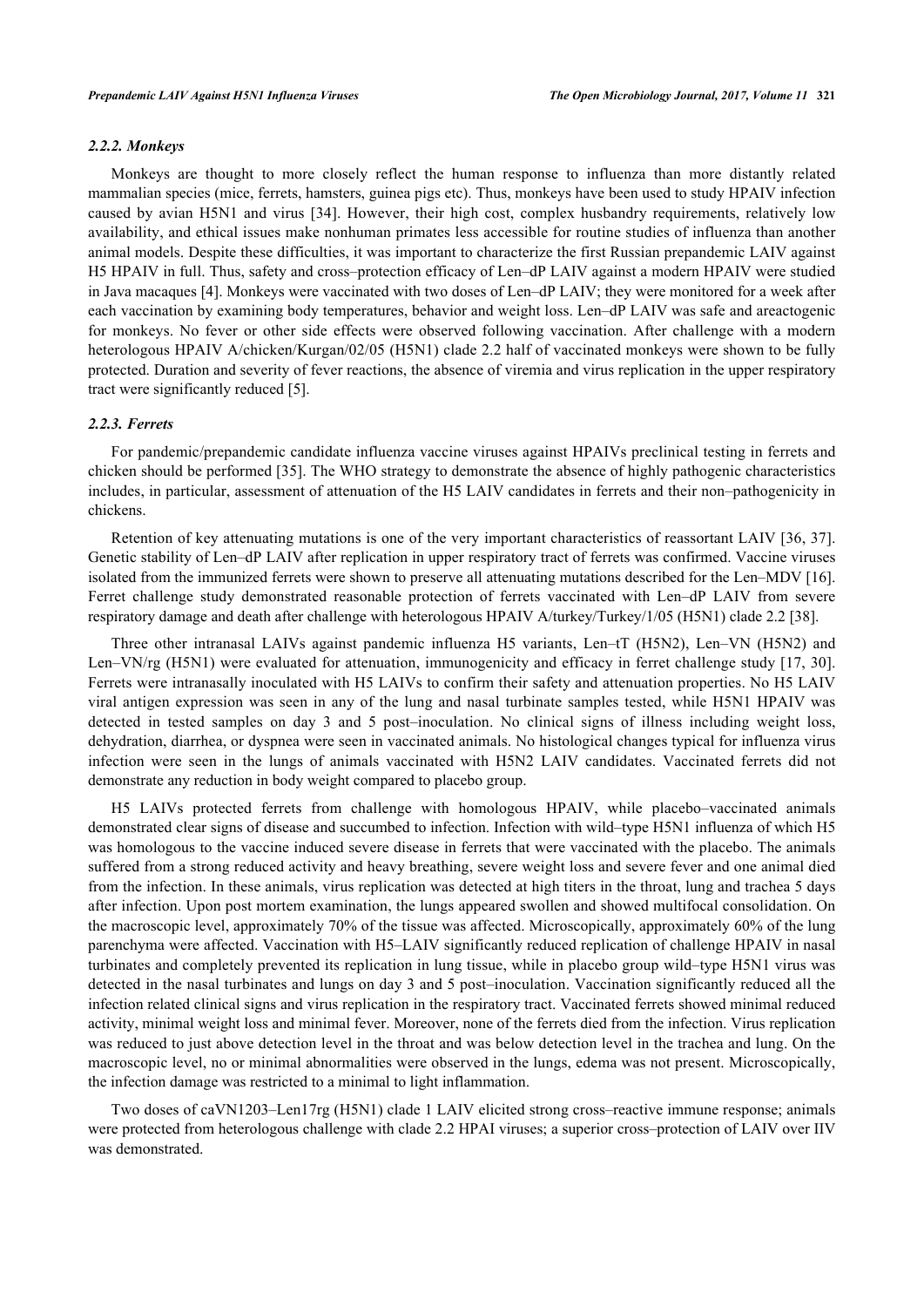The H5–LAIVs raised specific antibodies against H5 influenza virus in significantly high titer, especially after a second dose. In addition, immunological cross–reactivity of H5–LAIV candidates was demonstrated. The results indicated that H5–LAIVs elicited a cross–reactive antibody response to the H5N1 viruses of clades 1 and 2.2. In contrast, no cross–reactive antibody response to clade 2.3 virus was observed.

#### *2.2.4. Chickens*

Infection of poultry with HPAIVs can cause severe disease with high mortality. Genes of reassortant H5–LAIV candidates coding for glycosylated surface proteins are inherited from avian influenza parental viruses – HA of 7:1 vaccine candidates or HA+NA of 6:2 vaccine candidates, respectively. Thus, evaluation of safety and attenuation of H5–LAIV candidates in chicken model is important to answer a question – do live attenuated vaccines based on HPAIV pose threat for the poultry industry?

Evaluation of safety and attenuation of H5–LAIV candidates was performed in White leghorns. For the determination of pathogenicity of H5–LAIV candidates, chickens were inoculated intravenously and observed daily for 14 days for clinical signs and death. To determine infectivity, chickens were inoculated intranasally. On day 3 post–infection oropharyngeal and cloacal swabs were collected from chickens and virus replication was assessed in embryonated chicken eggs. The chickens were observed for clinical signs of disease and death for 21 days, at which time serum samples were harvested and tested for presence of antibodies.

The intravenous pathogenicity index of tested viruses Len–dP [[33](#page-11-1)], Len–VN, Len–tT and Len–VN/rg [\[17,](#page-10-12) [38](#page-11-15)] in chicken was 0. It means that no birds showed any clinical signs or died during the 10–day observation period after intravenous vaccine injection. On day 3 after intranasal administration H5–LAIV, vaccine viruses were not detected in swabs of the upper respiratory tract and of the cloaca, lungs, kidneys, heart and brain tissues. H5–LAIV candidates were unable to replicate productively in birds and released to the environment, being completely attenuated. None of birds presented antibodies detectable after intranasal administration.

These data suggest that H5–LAIV candidates can be used for manufacturing human prepandemic influenza vaccines against highly pathogenic avian influenza viruses with minimum threat posed to the poultry industry.

In conclusion, regardless of the gene ratio in vaccine candidate (7:1 or 6:2) LAIVs against pandemic H5 were attenuated, immunogenic and effective in protecting animals of different species from severe disease, mortality and pathology and almost completely reduced virus replication.

|                     | Number (%) of Positive Subjects of Total Number Vaccinees |                       |                                           |                      |                                             |                                              |                                                   |          |
|---------------------|-----------------------------------------------------------|-----------------------|-------------------------------------------|----------------------|---------------------------------------------|----------------------------------------------|---------------------------------------------------|----------|
| <b>H5-LAIV</b> Dose | <b>Adverse Reactions</b>                                  |                       | <b>Virus Shedding</b>                     |                      | <b>Genetic Stability</b>                    | Immunogenicity <sup>2</sup>                  |                                                   | Refs.    |
|                     | Local <sup>'</sup>                                        | Systemic <sup>2</sup> | $PCR^3$                                   | Culture <sup>4</sup> | <b>Stability of att</b><br><b>Mutations</b> | <b>Any Antibody</b><br>Response <sup>5</sup> | <b>Any Cell Mediated</b><br>Response <sup>o</sup> |          |
| $Len-dP$            | 8/20(40)                                                  | 0/20(0)               | -Not tested                               | 11/20(55)            | Confirmed                                   | 16/42(38)                                    | 4/10(40)                                          | [39, 48] |
|                     | 0/20(0)                                                   | 0/20(0)               |                                           | 14/20(70)            |                                             | 30/42(71)                                    | 6/10(60)                                          |          |
| $Len$ -t $T$        | 2/30(7)                                                   |                       | 12/30(40) 28/30(93) 10/30(33)             |                      | Confirmed                                   | 8/29(28)                                     | 13/29(45)                                         |          |
|                     |                                                           |                       | $1/29$ (3) 6/29 (20) 21/29 (72) 6/29 (21) |                      |                                             | 23/29(79)                                    | 12/29(41)                                         | [40, 42] |

<span id="page-6-0"></span>**Table 3. Results of clinical trials of H5–LAIVs against potentially pandemic influenza viruses in healthy vaccinated adults after the first and the second doses.**

1 Local adverse reactions (nasal congestion, sneezing, runny nose, hyperemia of the fauces and arches, catarrhal nasopharynx).

2 Systemic adverse reactions (fever, chills, fatigue, sore throat, headache, muscle and joint aches, nausea, vomiting, cough).

<sup>3</sup>Detection of vaccine virus in nasal wash/swab samples by RT–PCR.

4 Isolation of vaccine virus from nasal wash/swab samples in embryonated chicken eggs.

 $<sup>5</sup>$ Antibody immune responses (serum IgG, serum IgA, mucosal IgA).</sup>

 ${}^6$ Cell mediated immune responses (virus–specific CD4<sup>+</sup>IFN $\gamma^+$  and CD8<sup>+</sup>IFN $\gamma^+$ ).

#### **2.3. Phase I–II Clinical Trials of H5 LAIV Candidates on A/Leningrad/134/17/57 (H2N2) MDV Backbone**

Two 7:1 prepandemic H5N2 LAIV candidates, Len–dP and Len–tT, have been chosen to be included in the Phase I–II clinical trials in healthy adult volunteers (Table **[3](#page-6-0)**) [\[39](#page-12-0), [40](#page-12-2)]. On the analogy with seasonal vaccines, prepandemic LAIV must be proven safe and protective. WHO has developed recommendations to assure the quality, safety, and efficacy of the vaccine for pandemic situations [[36](#page-11-18)]. According to these recommendations, clinical trials of H5–LAIV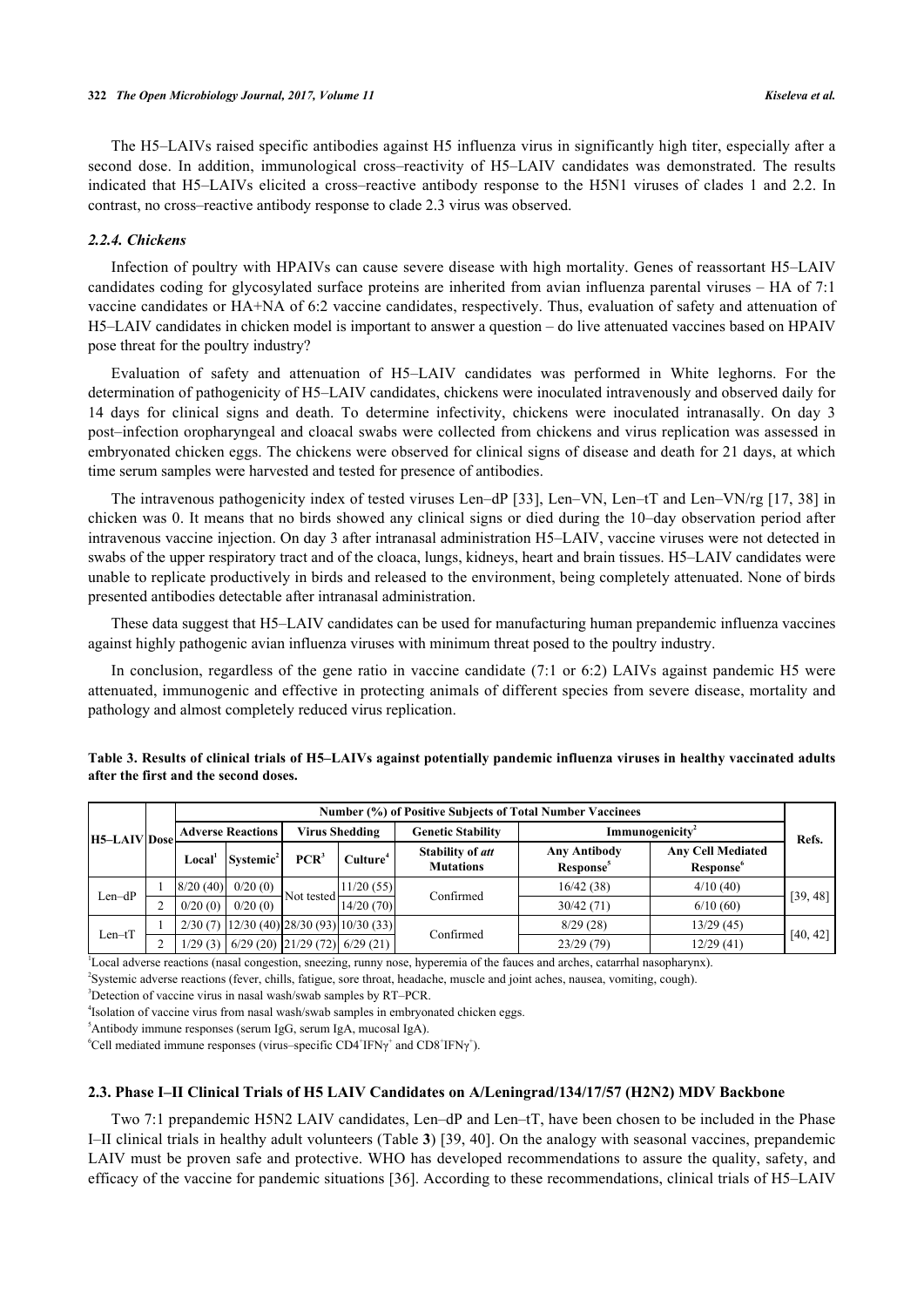candidates contained safety studies and assessment of immunogenicity. Safety studies included determination of adverse reactions, replication, shedding, transmission potential and genetic stability of the vaccine virus. For evaluation of immunogenicity antibody response, cell mediated response and cross–reactivity were determined. Volunteers in each group were given two doses of vaccine 21 days apart or two doses of placebo.

#### *2.3.1. Clinical Observations (Adverse Reactions)*

Both vaccines were well tolerated and no clinically significant adverse events were observed. Any safety concerns were not indicated (Table **[3](#page-6-0)**). Most local and general adverse events were temporary, mild to moderate in severity and self-limiting. Among vaccinees with Len–dP LAIV, the most common safety complaints were catarrhal symptoms (40%)[[39,](#page-12-0) [41\]](#page-12-4). The most common adverse events reported following receipt of Len–tT LAIV included nasal congestion, sneezing, catarrhal nasopharynx, sore throat, fever, and chills and occurred at similar frequencies in vaccine and placebo recipients [[40](#page-12-2)]. Importantly, that a few reactions reported in Len–dP trial were of short duration with no consequences; the number of solicited adverse events reported in volunteers vaccinated Len–tT LAIV were not statistically different from that of the corresponding placebo groups.

#### *2.3.2. Shedding*

In total, Len–dP LAIV virus was recovered by culturing nasal swabs in eggs from 11/20 (55%) and 14/20 (70%) vaccinees after dose 1 and 2, respectively [[39\]](#page-12-0). Detection of virus shedding by PCR was not performed. Len–tT LAIV virus was detected by PCR in nasal swabs in 28/30 vaccinees (93%) after the first vaccination and in 21/29 (72%) after the second vaccination. Virus from nasal swabs was recovered in embryonated eggs in 10/30 vaccine recipients (33%) after the first and 6 of 29 (21%) after the second dose.

The duration of shedding of Len–tT LAIV virus in adult volunteers was very restricted and limited with only one day. In contrast, the duration of shedding of Len–dP LAIV was substantially higher and continued for up to 6.6 and 6.3 days after dose 1 and 2, respectively.

#### *2.3.3. Genetic Stability*

The possibility of acquisition of additional mutations in LAIV virus genome during its replication in embryonated chicken eggs or humans is not surprising. Theoretically, each passage of an influenza virus may introduce new mutations or revert attenuated virus to virulent form. From this point of view, evaluation of the possibility of reversion to partial or full virulence post vaccine administration to people and genetic stability of LAIV candidate are extremely important quality characteristics. From safety issues first of all retention of attenuating mutations in internal genes known for MDV must be confirmed. Secondly, evaluation of stability of gene coding for HA is also very important, especially for prepandemic LAIV despite a fact that the development of prepandemic LAIV candidate involves modifications in the HA cleavage site [\[35](#page-11-17)].

According to WHO position on assurance of safety of LAIV, the absence of reversion to virulence (genetic stability) should be determined in preclinical and clinical studies [[36](#page-11-18)]. Clinical trials in 20 adult volunteers confirmed genetic stability of the Len–dP LAIV [[15\]](#page-10-11). Genetic and phenotypic stability of another H5–LAIV candidate, Len–tT after replication in humans was also demonstrated [[42,](#page-12-3) [43](#page-12-5)]. A number of coding mutations in internal genes responsible for attenuation of Len–17 MDV and Len–17 MDV–based reassortant LAIVs is well known[[44](#page-12-6) - [46\]](#page-12-7). All these *att* mutations known for Len–17 MDV, were preserved in the genome of 16 Len–tT (H5N2) vaccine isolates recovered from nasal swabs of vaccinees. No mutations in HA which may lead to reversion to wild type virus HA were detected.

#### *2.3.4. Transmission*

Since reassortant LAIV can replicate in upper respiratory tract of vaccinated individuals, there is a concern about a risk of unpredictable reassortment in nature between cold–adapted and wild–type viruses as a result of simultaneous infection of human host with vaccine virus and circulating wild–type influenza strain which might produce a progeny that contain novel, more virulent genotypes. However, no evidences of prepandemic Len–MDV–based H5 vaccine virus transmission from vaccinated individuals to their unvaccinated contacts have been reported. Of note, vaccine virus was not detected in placebo groups indicating the lack of person–to–person transmission.

### *2.3.5. Immunogenicity*

Clinical testing of prepandemic H5–LAIV candidates in healthy adult volunteers revealed comparable levels of their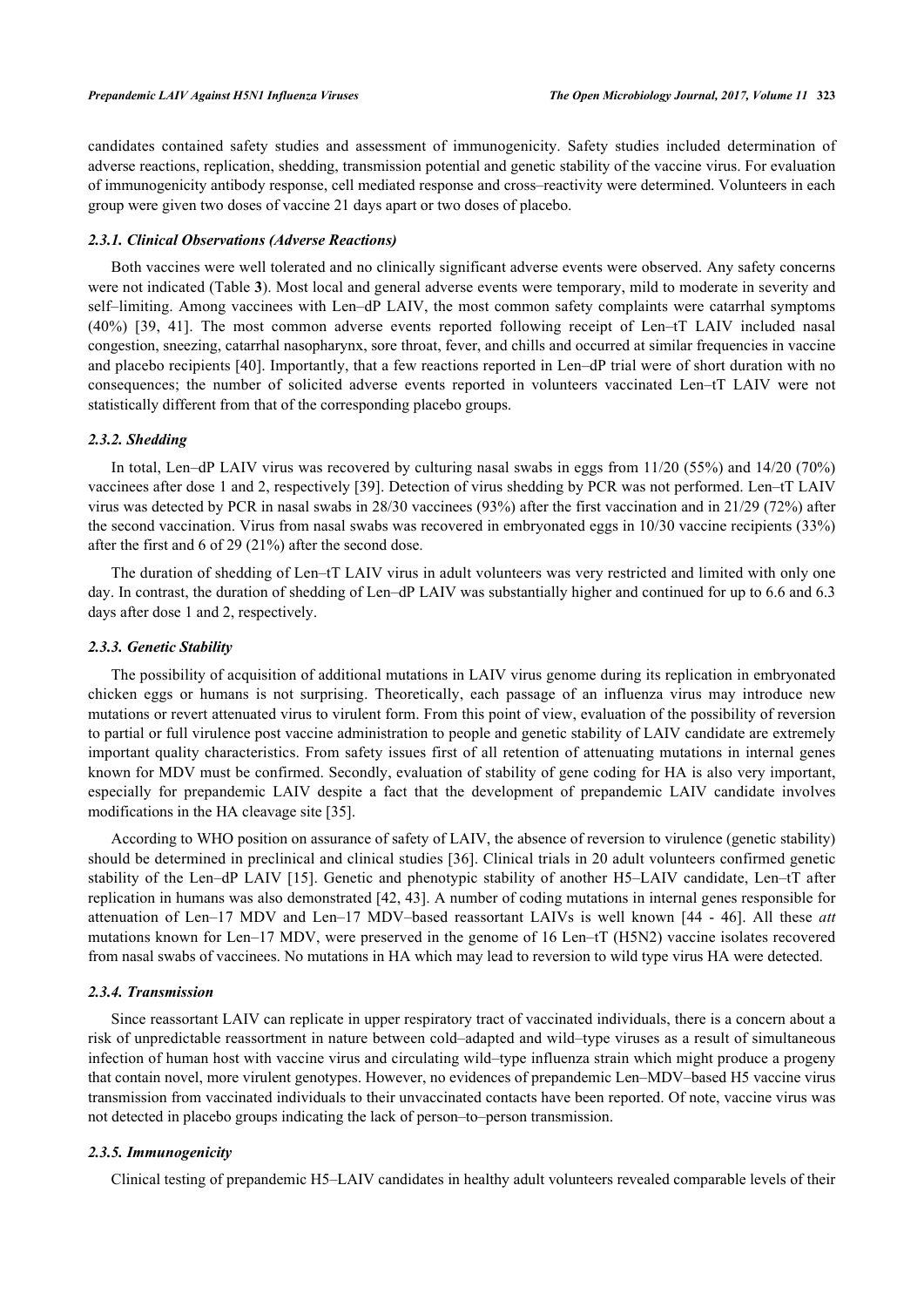immunogenicity. After two doses of Len–dP LAIV about half of vaccinees demonstrated seroconversions in HAI and microneutralization tests [\[15](#page-10-11)]. After the second vaccination with Len–tT LAIV, 38% of the vaccine recipients presented a ≥4–fold increase in HAI test and 48% – in microneutralization assay, respectively. To further characterization of antibody response to Len–tT vaccine, several additional tests, including detection of serum IgG and IgA antibodies as well as mucosal IgA antibody, by ELISA were performed. Cumulative data on antibody immune responses showed that 79% of vaccinated subjects had antibodies after dose 1 and/or 2.

Serum immune responses are recognized as a good correlate of vaccine protection for inactivated influenza vaccine. In contrast, HAI titers do not appear to correlate with protection against influenza by LAIV [\[47\]](#page-12-8). WHO considers important to assess the potential efficacy of LAIV by measuring not only humoral response but also innate, mucosal and cellular immune responses [\[36](#page-11-18)].

Len–dP LAIV was able to induce reliable increases in T–cell levels. Two doses of Len–dP LAIV promoted CD4<sup>+</sup> and CD8<sup>+</sup> memory T–cell responses in peripheral blood of healthy volunteers [\[48,](#page-12-1) [49\]](#page-12-9). Similar results were obtained for Len–tT vaccine. Overall, 69% subjects vaccinated with Len–tT LAIV had  $\geq 4$ –fold increases in CD4<sup>+</sup> or CD8<sup>+</sup> responses [\[40](#page-12-2)]. In total, percentage of all positive immunological reactions after dose 1 and/or 2 reached 97% for Len–tT LAIV. Interestingly, the low duration of Len–tT vaccine virus shedding did not influenced dramatically on its immunogenicity.

#### *2.3.6. Cross–Reactivity and Prime–Boost Strategy*

Influenza A (H5N1) viruses continue to undergo antigenic drift. During last decades 10 clades  $(0 - 9)$  and numerous subclades have been identified [[50\]](#page-12-10). Information regarding the ability of vaccines from one clade of virus to stimulate antibody against other clades of virus is of critical importance. There are reasons to believe that H5–LAIV may elicit production of broadly reactive antibodies, which could neutralize the newly emerged avian influenza viruses. Rudenko et al [\[39\]](#page-12-0) demonstrated that humoral immune responses to the Len–dP LAIV were cross–reactive, and near 30% of serum samples reacted with antigenically divergent virus A/Indonesia/05/2005 (H5N1).

A number of publications illustrated the possibility to enhance the immune response to inactivated and live influenza vaccines. These studies suggested that administration of a combination of IIV and LAIV may provide a strategy for improved influenza vaccination, in particularly – in elderly[[51](#page-12-11), [52\]](#page-12-12). The idea to administer of a combination of two different types of influenza vaccines led to the development of novel vaccination approach – so called prime–boost strategy, which could result in induction of significant immune response to a booster IIV following priming with homologous or heterologous LAIV [[53](#page-12-13) - [55\]](#page-12-14). Similar to these prime–boost studies, assessment of immune responses to tT (H5N1) inactivated influenza vaccine among individuals previously primed with Len–tT (H5N2) LAIV was performed [\[56](#page-12-15)]. Data revealed that priming with Len–tT LAIV induced a long–lasting B–cell immunological memory in subjects against antigenically related influenza virus, which was characterized by more prompt and vigorous antibody production to a single dose of H5–IIV given 18 months later.

Thus, prepandemic vaccines of 7:1 gene configuration demonstrated a good safety profile and were well tolerated. The two–dose immunization schedule resulted in measurable serum and local antibody production, and generation of CD4<sup>+</sup> and CD8<sup>+</sup> memory T cells. Dose–related increases in immune responses were demonstrated. Importantly, the H5–LAIV–induced antibodies were cross–reactive and were able to neutralize antigenically divergent viruses.

#### **3. DISCUSSION**

Preventive vaccination remains one of the principal weapons against most infectious diseases, including influenza. WHO experts recognize advantages of live, attenuated influenza vaccines over inactivated influenza vaccines especially in the pandemic situation; LAIV was included into WHO Global influenza pandemic action plan and WHO global influenza preparedness plan [\[8](#page-10-6), [9](#page-10-7)].

As of today, the focus has mainly been placed on potential pandemic avian influenza viruses, which may acquire mutations facilitating their transmission to humans and subsequent human–to–human spread. One of most potential pandemic pathogens is avian influenza virus subtype H5N1. To this end preparing a National collection of vaccine strains against potentially pandemic influenza viruses, which may cause serious and fatal disease, and constructing the appropriate LAIVs is of strategic importance.

Much progress has been made since 1997 when the first laboratory–confirmed case of human infection with H5N1 HPAIV was confirmed. A number of candidates for live, attenuated influenza vaccine against H5 avian influenza viruses was generated on Len–MDV backbone by either method of classical reassortment or by plasmid–based reverse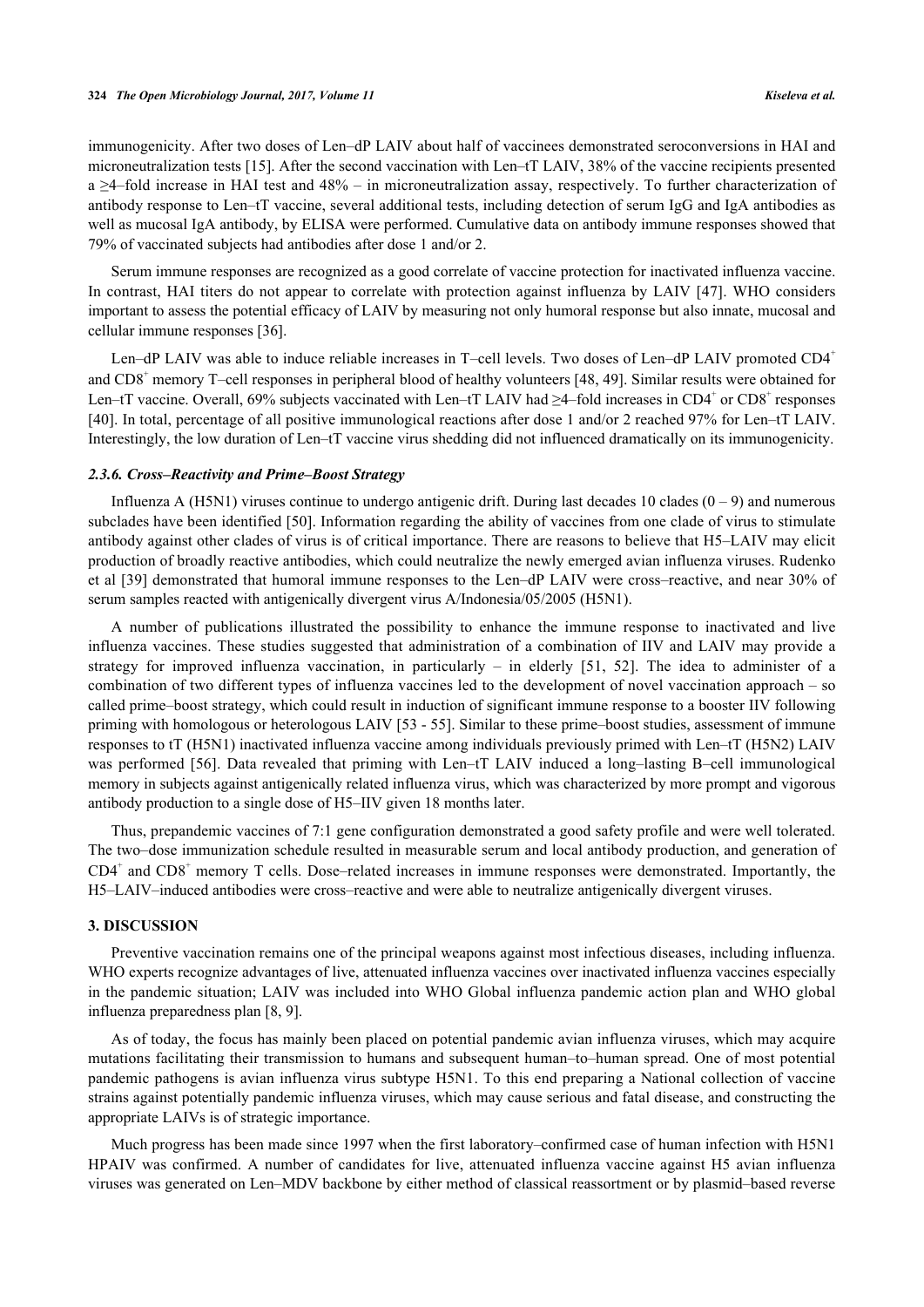genetics; genome composition of resulting reassortants was 7:1 and 6:2, correspondingly.

Attenuated phenotype of H5 LAIV candidates was confirmed by molecular genetics and virological methods. All H5 reassortants retained temperature–sensitive, cold–adapted properties of Len–MDV, regardless of the gene segment ratio, 7:1 or 6:2.

Preclinical data strongly support the safety, immunogenicity and protective efficacy of prepandemic H5 LAIV reassortants. LAIVs against pandemic H5 HPAIV were immunogenic and effective in protecting from severe disease, mortality and pathology and almost completely reduced virus replication in different animal models. No significant difference in attenuation, safety, immunogenicity, protection and cross–protection efficacy of 6:2 or 7:1 vaccine candidates was found.

Clinical trials of two 7:1 prepandemic vaccines against H5N1 potentially pandemic viruses, А/17/turkey/Turkey/05/133 (H5N2) and A/17/duck/Potsdam/86/92 (H5N2) revealed their high safety and immunogenicity. In addition, antibodies induced by H5–LAIVs were cross–reactive and were able to neutralize antigenically divergent viruses. Moreover, administration of Len–tT LAIV primes the immune system and leads to a pronounced immune memory response after H5N1 IIV boost given 1.5 years later.

# **CONCLUSION**

As of today, intensive studies on improving traditional 6:2 LAIV by including additional NP or M1 proteins from wild-type virus rather than MDV are being conducted [\[57](#page-12-16) - [59](#page-13-0)]. Despite this fact, 7:1 vaccine-appropriate reassortants might also be good candidates for LAIV in line with LAIV candidates with 6:2 or 5:3 genome composition.

| att            | $=$ | attenuation                                                            |
|----------------|-----|------------------------------------------------------------------------|
| ca             | $=$ | cold-adapted                                                           |
| <b>H5–LAIV</b> | $=$ | live attenuated influenza vaccine against H5N1 avian influenza viruses |
| <b>HPAIV</b>   | $=$ | Highly Pathogenic Influenza Virus                                      |
| <b>IIV</b>     | $=$ | Inactivated Influenza Vaccine                                          |
| <b>LAIV</b>    | $=$ | Live Attenuated Influenza Vaccine                                      |
| $Len-dP$       | $=$ | A/17/duck/Potsdam/86/92 (H5N2)                                         |
| $Len-Eg/rg$    | $=$ | $caEG321$ -Len $17rg$ (H5N1)                                           |
| Len-MDV        | $=$ | A/Leningrad/134/17/57 (H2N2) master donor virus                        |
| $Len-tT$       | $=$ | $A/17$ /turkey/Turkey/05/133 (H5N2)                                    |
| $Len-Vn$       | $=$ | A/17/Vietnam/04/65107 (H5N2)                                           |
| $Len-Vn/rg$    | $=$ | $caVN1203$ -Len17rg (H5N1)                                             |
| <b>MDV</b>     | $=$ | <b>Master Donor Virus</b>                                              |
| rg(RG)         | $=$ | reverse genetics                                                       |
| ts             | $=$ | temperature sensitive                                                  |
| WHO            | $=$ | World Health Organization                                              |
|                |     |                                                                        |

# **LIST OF ABBREVIATIONS**

# **FINANCIAL DISCLOSURE**

This paper was supported by Russian Scientific Fund No.14–15–00034 (RSF, Moscow, Russia).

# **CONSENT FOR PUBLICATION**

Not applicable.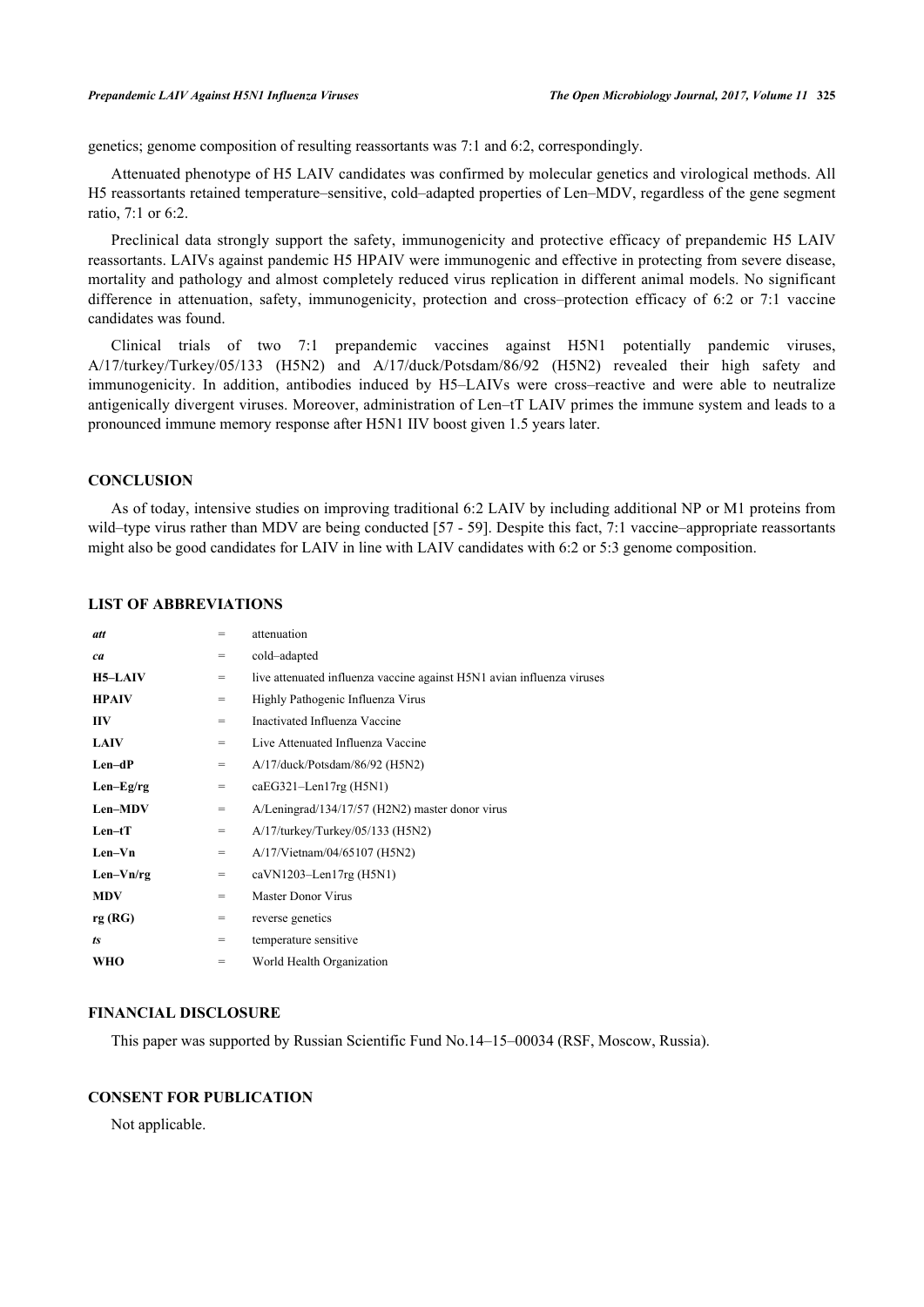# **CONFLICT OF INTEREST**

The authors declare no conflict of interest, financial or otherwise.

# **ACKNOWLEDGEMENTS**

Declared none.

#### **REFERENCES**

- <span id="page-10-0"></span>[1] Isolation of avian influenza A(H5N1) viruses from humans-Hong Kong, May-December 1997. MMWR Morb Mortal Wkly Rep 1997; 46(50): 1204-7. Available at:<http://www.cdc.gov/mmwr/preview/mmwrhtml/00050459.htm> [PMID: [9414153\]](http://www.ncbi.nlm.nih.gov/pubmed/9414153)
- <span id="page-10-1"></span>[2] WHO. Cumulative number of confirmed human cases for avian influenza A(H5N1) reported to WHO Available at: [http://www.who.int/influenza/human\\_animal\\_interface/2016\\_12\\_19\\_tableH5N1.pdf?ua=1](http://www.who.int/influenza/human_animal_interface/2016_12_19_tableH5N1.pdf?ua=1)
- <span id="page-10-2"></span>[3] WHO. Evolution of H5N1 avian influenza virus does not increase risk to public health Available at: [http://www.who.int/influenza/human\\_animal\\_interface/avian\\_influenza/h5n1–2011\\_08\\_30/en/](http://www.who.int/influenza/human_animal_interface/avian_influenza/h5n1–2011_08_30/en/)
- <span id="page-10-3"></span>[4] Herfst S, Schrauwen EJ, Linster M, *et al.* Airborne transmission of influenza A/H5N1 virus between ferrets. Science 2012; 336(6088): 1534-41.

[\[http://dx.doi.org/10.1126/science.1213362](http://dx.doi.org/10.1126/science.1213362)] [PMID: [22723413\]](http://www.ncbi.nlm.nih.gov/pubmed/22723413)

- <span id="page-10-15"></span>[5] Imai M, Watanabe T, Hatta M, *et al.* Experimental adaptation of an influenza H5 HA confers respiratory droplet transmission to a reassortant H5 HA/H1N1 virus in ferrets. Nature 2012; 486(7403): 420-8. [PMID: [22722205\]](http://www.ncbi.nlm.nih.gov/pubmed/22722205)
- <span id="page-10-4"></span>[6] Richard M, Fouchier RA. Influenza A virus transmission via respiratory aerosols or droplets as it relates to pandemic potential. FEMS Microbiol Rev 2016; 40(1): 68-85. [\[http://dx.doi.org/10.1093/femsre/fuv039](http://dx.doi.org/10.1093/femsre/fuv039)] [PMID: [26385895](http://www.ncbi.nlm.nih.gov/pubmed/26385895)]
- <span id="page-10-5"></span>[7] WHO. Global influenza pandemic action plan to increase vaccine supply Geneva, Belgium WHO/IVB/0613 WHO/ODS/EPR/GIP/20061 2006. Available at: [http://whqlibdoc.who.int/hq/2006/WHO\\_IVB\\_06.13\\_eng.pdf](http://whqlibdoc.who.int/hq/2006/WHO_IVB_06.13_eng.pdf)
- <span id="page-10-6"></span>[8] WHO. Global influenza preparedness plan WHO/CDS/CSR/GIP/20055 2005. Available at: [www.who.int/csr/resources/publications/influenza/en/WHO\\_CDS\\_CSR\\_GIP\\_2005\\_5.pdf](http://www.who.int/csr/resources/publications/influenza/en/WHO_CDS_CSR_GIP_2005_5.pdf)
- <span id="page-10-7"></span>[9] WHO. Options for live, attenuated influenza vaccines (LAIV) In the Control of Epidemic and Pandemic Influenza 12–13 June 2007. Available at: [http://www.who.int/vaccine\\_research/diseases/influenza/meeting\\_120707/en/index.html](http://www.who.int/vaccine_research/diseases/influenza/meeting_120707/en/index.html)
- <span id="page-10-8"></span>[10] WHO. Position paper 2005. Available at: <http://www.who.int/wer/2005/wer8033.pdf>
- <span id="page-10-9"></span>[11] Alexandrova GI, Smorodintsev AA. Obtaining of an additionally attenuated vaccinating cryophilic influenza strain. Rev Roum Inframicrobiol 1965; 2: 179-86.
- <span id="page-10-10"></span>[12] Rudenko LG, Lonskaya NI, Klimov AI, Vasilieva RI, Ramirez A. Clinical and epidemiological evaluation of a live, cold-adapted influenza vaccine for 3-14-year-olds. Bull World Health Organ 1996; 74(1): 77-84. [PMID: [8653819\]](http://www.ncbi.nlm.nih.gov/pubmed/8653819)
- [13] Rudenko LG, Arden NH, Grigorieva E, *et al.* Immunogenicity and efficacy of Russian live attenuated and US inactivated influenza vaccines used alone and in combination in nursing home residents. Vaccine 2000; 19(2-3): 308-18. [\[http://dx.doi.org/10.1016/S0264-410X\(00\)00153-5\]](http://dx.doi.org/10.1016/S0264-410X(00)00153-5) [PMID: [10930686](http://www.ncbi.nlm.nih.gov/pubmed/10930686)]
- [14] Kendal AP, Maassab HF, Alexandrova GI, Ghendon YZ. Development of cold–adapted recombinant live, attenuated influenza vaccines in USA and USSR. Antiviral Res 1981; 1: 339-65. [\[http://dx.doi.org/10.1016/0166-3542\(82\)90034-1](http://dx.doi.org/10.1016/0166-3542(82)90034-1)]
- <span id="page-10-11"></span>[15] Rudenko LG. Live attenuated cold–adapted influenza vaccine in Russia: Advantages, further research and development In: Options for the Control of Influenza VI / Katz JM ed– London, Atlanta: International Medical Press. 2008; pp. 122-4.
- <span id="page-10-13"></span>[16] Desheva JA, Rudenko LG, Alexandrova GI, *et al.* Reassortment between avian apathogenic and human attenuated cold–adapted viruses as an approach for preparing influenza pandemic vaccines. International Congress Series. Amsterdam: Elsevier 2004; 1263: pp. 724-7. [\[http://dx.doi.org/10.1016/j.ics.2004.02.043\]](http://dx.doi.org/10.1016/j.ics.2004.02.043)
- <span id="page-10-12"></span>[17] Larionova N, Kiseleva I, Isakova–Sivak I, *et al.* Live attenuated influenza vaccines against highly pathogenic H5N1 avian influenza: Development and preclinical characterization. J Vaccines Vaccin 2013; 4: 208. [\[http://dx.doi.org/10.4172/2157–7560.1000208\]](http://dx.doi.org/10.4172/2157%E2%80%937560.1000208)
- <span id="page-10-14"></span>[18] Shcherbik S, Pearce N, Kiseleva I, *et al.* Implementation of new approaches for generating conventional reassortants for live attenuated influenza vaccine based on Russian master donor viruses. J Virol Methods 2016; 227: 33-9. [\[http://dx.doi.org/10.1016/j.jviromet.2015.10.009](http://dx.doi.org/10.1016/j.jviromet.2015.10.009)] [PMID: [26519883\]](http://www.ncbi.nlm.nih.gov/pubmed/26519883)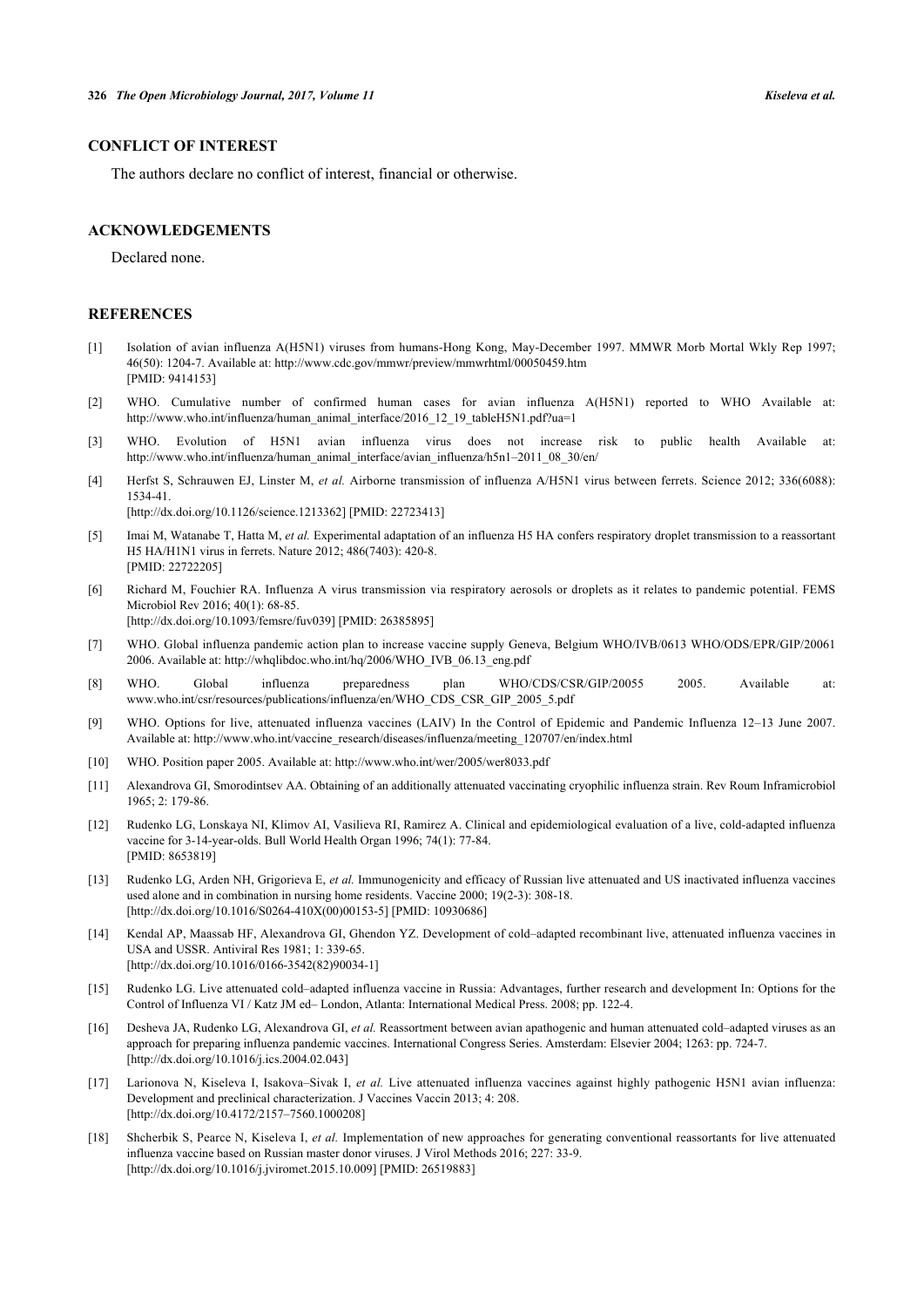- <span id="page-11-4"></span>[19] Wareing MD, Marsh GA, Tannock GA. Preparation and characterisation of attenuated coldadapted influenza A reassortants derived from the A/Leningrad/134/17/57 donor strain. Vaccine 2002; 20(16): 2082-90.
- <span id="page-11-5"></span>[20] Subbarao K, Chen H, Swayne D, *et al.* Evaluation of a genetically modified reassortant H5N1 influenza A virus vaccine candidate generated by plasmid-based reverse genetics. Virology 2003; 305(1): 192-200. [\[http://dx.doi.org/10.1006/viro.2002.1742\]](http://dx.doi.org/10.1006/viro.2002.1742) [PMID: [12504552](http://www.ncbi.nlm.nih.gov/pubmed/12504552)]
- <span id="page-11-6"></span>[21] Gambaryan AS, Lomakina NF, Boravleva EY, *et al.* Comparative safety, immunogenicity, and efficacy of several anti-H5N1 influenza experimental vaccines in a mouse and chicken models (Testing of killed and live H5 vaccine). Influenza Other Respi Viruses 2012; 6(3): 188-95. [\[http://dx.doi.org/10.1111/j.1750-2659.2011.00291.x\]](http://dx.doi.org/10.1111/j.1750-2659.2011.00291.x) [PMID: [21951678](http://www.ncbi.nlm.nih.gov/pubmed/21951678)]
- <span id="page-11-7"></span>[22] Greenbaum BD, Li OT, Poon LL, Levine AJ, Rabadan R. Viral reassortment as an information exchange between viral segments. Proc Natl Acad Sci USA 2012; 109(9): 3341-6. [\[http://dx.doi.org/10.1073/pnas.1113300109](http://dx.doi.org/10.1073/pnas.1113300109)] [PMID: [22331898](http://www.ncbi.nlm.nih.gov/pubmed/22331898)]
- [23] Gao Q, Palese P. Rewiring the RNAs of influenza virus to prevent reassortment. Proc Natl Acad Sci USA 2009; 106(37): 15891-6. [\[http://dx.doi.org/10.1073/pnas.0908897106](http://dx.doi.org/10.1073/pnas.0908897106)] [PMID: [19805230](http://www.ncbi.nlm.nih.gov/pubmed/19805230)]
- <span id="page-11-8"></span>[24] Li C, Hatta M, Watanabe S, Neumann G, Kawaoka Y. Compatibility among polymerase subunit proteins is a restricting factor in reassortment between equine H7N7 and human H3N2 influenza viruses. J Virol 2008; 82(23): 11880-8. [\[http://dx.doi.org/10.1128/JVI.01445-08](http://dx.doi.org/10.1128/JVI.01445-08)] [PMID: [18815312\]](http://www.ncbi.nlm.nih.gov/pubmed/18815312)
- <span id="page-11-9"></span>[25] Shtyrya Y, Mochalova L, Voznova G, *et al.* Adjustment of receptor-binding and neuraminidase substrate specificities in avian-human reassortant influenza viruses. Glycoconj J 2009; 26(1): 99-109. [\[http://dx.doi.org/10.1007/s10719-008-9169-x\]](http://dx.doi.org/10.1007/s10719-008-9169-x) [PMID: [18661232](http://www.ncbi.nlm.nih.gov/pubmed/18661232)]
- <span id="page-11-10"></span>[26] Munster VJ, Real D, Beyer WEP, Molecular determinants of adaptation of HPAI H7N7 viruses to efficient replication in the human host. J Virol 2010; 84: 1597-606. [\[http://dx.doi.org/10.1128/JVI.01783-09](http://dx.doi.org/10.1128/JVI.01783-09)] [PMID: [19939933\]](http://www.ncbi.nlm.nih.gov/pubmed/19939933)
- <span id="page-11-11"></span>[27] Wilschut JC, McElhaney LE, Palache AM. Rapid Reference to Influenza. 2<sup>nd</sup> ed. London: Mosby / Elsevier Science 2006.
- <span id="page-11-12"></span>[28] Gillim–Ross L, Subbarao K. Can immunity induced by the human influenza virus N1 neuraminidase provide some protection from avian influenza H5N1 viruses? PLOS Medicine 2007; 4(2): 226-0228. [\[http://dx.doi.org/10.1371/journal.pmed.0040091](http://dx.doi.org/10.1371/journal.pmed.0040091)]
- <span id="page-11-13"></span>[29] Nayak B, Kumar S, DiNapoli JM, *et al.* Contributions of the avian influenza virus HA, NA, and M2 surface proteins to the induction of neutralizing antibodies and protective immunity. J Virol 2010; 84(5): 2408-20. [\[http://dx.doi.org/10.1128/JVI.02135-09](http://dx.doi.org/10.1128/JVI.02135-09)] [PMID: [20032181\]](http://www.ncbi.nlm.nih.gov/pubmed/20032181)
- <span id="page-11-2"></span>[30] Gustin KM, Maines TR, Belser JA, *et al.* Comparative immunogenicity and cross-clade protective efficacy of mammalian cell-grown inactivated and live attenuated H5N1 reassortant vaccines in ferrets. J Infect Dis 2011; 204(10): 1491-9. [\[http://dx.doi.org/10.1093/infdis/jir596](http://dx.doi.org/10.1093/infdis/jir596)] [PMID: [21957153\]](http://www.ncbi.nlm.nih.gov/pubmed/21957153)
- <span id="page-11-3"></span>[31] Isakova-Sivak I, Chen L-M, Bourgeois M, *et al.* Characterization of reverse genetics-derived cold-adapted master donor virus A/Leningrad/134/17/57 (H2N2) and reassortants with H5N1 surface genes in a mouse model. Clin Vaccine Immunol 2014; 21(5): 722-31. [\[http://dx.doi.org/10.1128/CVI.00819-13](http://dx.doi.org/10.1128/CVI.00819-13)] [PMID: [24648485\]](http://www.ncbi.nlm.nih.gov/pubmed/24648485)
- <span id="page-11-0"></span>[32] Lu X, Edwards LE, Desheva JA, *et al.* Cross-protective immunity in mice induced by live-attenuated or inactivated vaccines against highly pathogenic influenza A (H5N1) viruses. Vaccine 2006; 24(44-46): 6588-93. [\[http://dx.doi.org/10.1016/j.vaccine.2006.05.039](http://dx.doi.org/10.1016/j.vaccine.2006.05.039)] [PMID: [17030078](http://www.ncbi.nlm.nih.gov/pubmed/17030078)]
- <span id="page-11-1"></span>[33] Desheva JA, Lu XH, Rekstin AR, *et al.* Characterization of an influenza A H5N2 reassortant as a candidate for live-attenuated and inactivated vaccines against highly pathogenic H5N1 viruses with pandemic potential. Vaccine 2006; 24(47-48): 6859-66. [\[http://dx.doi.org/10.1016/j.vaccine.2006.06.023](http://dx.doi.org/10.1016/j.vaccine.2006.06.023)] [PMID: [17050041](http://www.ncbi.nlm.nih.gov/pubmed/17050041)]
- <span id="page-11-16"></span>[34] Rimmelzwaan GF, Kuiken T, van Amerongen G, Bestebroer TM, Fouchier RA, Osterhaus AD. Pathogenesis of influenza A (H5N1) virus infection in a primate model. J Virol 2001; 75(14): 6687-91. [\[http://dx.doi.org/10.1128/JVI.75.14.6687-6691.2001](http://dx.doi.org/10.1128/JVI.75.14.6687-6691.2001)] [PMID: [11413336\]](http://www.ncbi.nlm.nih.gov/pubmed/11413336)
- <span id="page-11-17"></span>[35] WHO Biosafety risk assessment and guidelines for the production and quality control of human influenza pandemic vaccines. WHO Expert Committee on Biological Standardization Fifty–sixth report Geneva, World Health Organization 2005. Annex 5 (WHO Technical Report Series, No. No. 941). Available at: <http://www.who.int/biologicals/publications/trs/areas/vaccines/influenza/Annex%205%20human%20pandemic%20influenza.pdf>. Accessed 20 April 2017.
- <span id="page-11-18"></span>[36] WHO recommendations to assure the quality, safety, and efficacy of influenza vaccines (human, live attenuated) for intranasal administration Final Expert Committee on Biological Standardization 2009. Available at: [http://www.who.int/biologicals/areas/vaccines/influenza/Influenza\\_vaccines\\_final\\_14MAY\\_2010.pdf](http://www.who.int/biologicals/areas/vaccines/influenza/Influenza_vaccines_final_14MAY_2010.pdf). Accessed 20 April 2017.
- <span id="page-11-14"></span>[37] Rudenko L, Isakova-Sivak I. Pandemic preparedness with live attenuated influenza vaccines based on A/Leningrad/134/17/57 master donor virus. Expert Rev Vaccines 2015; 14(3): 395-412. [\[http://dx.doi.org/10.1586/14760584.2015.979159\]](http://dx.doi.org/10.1586/14760584.2015.979159) [PMID: [25555687](http://www.ncbi.nlm.nih.gov/pubmed/25555687)]
- <span id="page-11-15"></span>[38] Kiseleva I, Larionova N, Fedorova E, *et al.* Live cold–adapted attenuated vaccine against H5N1 influenza viruses. JMS 2013; pp. 36-41.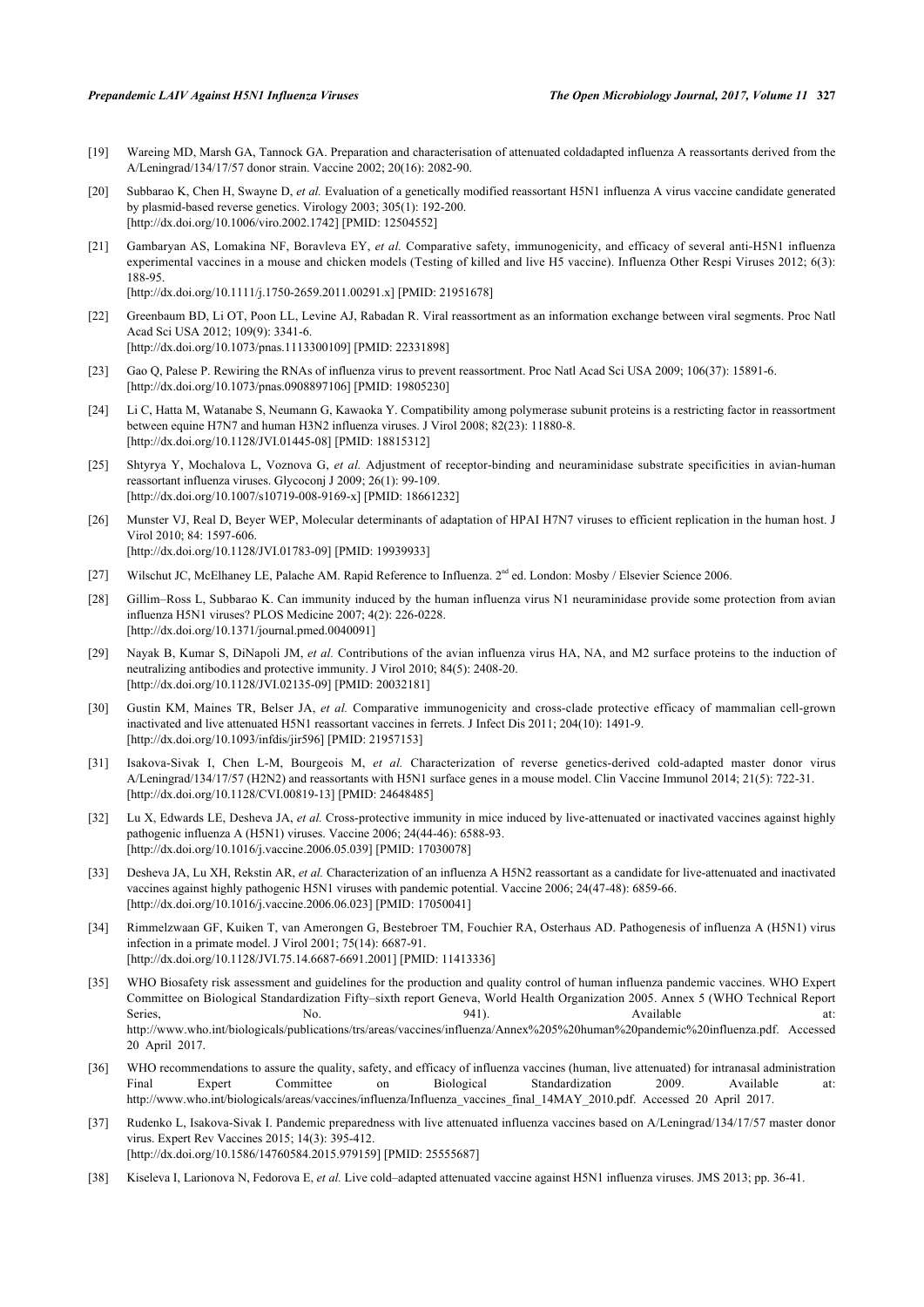- <span id="page-12-0"></span>[39] Rudenko L, Desheva J, Korovkin S, *et al.* Safety and immunogenicity of live attenuated influenza reassortant H5 vaccine (phase I-II clinical trials). Influenza Other Respi Viruses 2008; 2(6): 203-9. [\[http://dx.doi.org/10.1111/j.1750-2659.2008.00064.x\]](http://dx.doi.org/10.1111/j.1750-2659.2008.00064.x) [PMID: [19453396](http://www.ncbi.nlm.nih.gov/pubmed/19453396)]
- <span id="page-12-2"></span>[40] Rudenko L, Kiseleva I, Stukova M, *et al.* Clinical testing of pre-pandemic live attenuated A/H5N2 influenza candidate vaccine in adult volunteers: results from a placebo-controlled, randomized double-blind phase I study. Vaccine 2015; 33(39): 5110-7. [\[http://dx.doi.org/10.1016/j.vaccine.2015.08.019](http://dx.doi.org/10.1016/j.vaccine.2015.08.019)] [PMID: [26296497](http://www.ncbi.nlm.nih.gov/pubmed/26296497)]
- <span id="page-12-4"></span>[41] Isakova-Sivak I, Rudenko L. Safety, immunogenicity and infectivity of new live attenuated influenza vaccines. Expert Rev Vaccines 2015; 14(10): 1313-29. [\[http://dx.doi.org/10.1586/14760584.2015.1075883\]](http://dx.doi.org/10.1586/14760584.2015.1075883) [PMID: [26289975](http://www.ncbi.nlm.nih.gov/pubmed/26289975)]
- <span id="page-12-3"></span>[42] Kiseleva I, Dubrovina I, Fedorova E, *et al.* Genetic stability of live attenuated vaccines against potentially pandemic influenza viruses. Vaccine 2015; 33(49): 7008-14. [\[http://dx.doi.org/10.1016/j.vaccine.2015.09.050](http://dx.doi.org/10.1016/j.vaccine.2015.09.050)] [PMID: [26432909](http://www.ncbi.nlm.nih.gov/pubmed/26432909)]
- <span id="page-12-5"></span>[43] Kiseleva I, Rudenko L. Potentially pandemic live influenza vaccines based on Russian master donor virus are genetically stable after replication in humans. J Vaccines Vaccin 2016; 7(317) [\[http://dx.doi.org/10.4172/2157–7560.1000317\]](http://dx.doi.org/10.4172/2157%E2%80%937560.1000317)
- <span id="page-12-6"></span>[44] Rudenko L, Kiseleva I. Chapter 2. Molecular mechanisms of attenuation of influenza viruses eBook of the Future Science Group "Current Issues with Influenza Management." April 2015, pp26–39.
- [45] Isakova-Sivak I, Chen L-M, Matsuoka Y, *et al.* Genetic bases of the temperature-sensitive phenotype of a master donor virus used in live attenuated influenza vaccines: A/Leningrad/134/17/57 (H2N2). Virology 2011; 412(2): 297-305. [\[http://dx.doi.org/10.1016/j.virol.2011.01.004](http://dx.doi.org/10.1016/j.virol.2011.01.004)] [PMID: [21315402\]](http://www.ncbi.nlm.nih.gov/pubmed/21315402)
- <span id="page-12-7"></span>[46] Klimov AI, Kiseleva IV, Alexandrova GI, Cox NJ. Genes coding for polymerase proteins are essential for attenuation of the cold–adapted A/Leningrad/134/17/57 (H2N2) influenza virus.Proceedings of "Options for the Control of Influenza IV". Amsterdam: Elsevier Science BV 2001; pp. 955-9. [\[http://dx.doi.org/10.1016/S0531-5131\(01\)00369-7\]](http://dx.doi.org/10.1016/S0531-5131(01)00369-7)
- <span id="page-12-8"></span>[47] Mallory RM, Malkin E, Ambrose CS, *et al.* Safety and immunogenicity following administration of a live, attenuated monovalent 2009 H1N1 influenza vaccine to children and adults in two randomized controlled trials. PLoS One 2010; 5(10): e13755. [\[http://dx.doi.org/10.1371/journal.pone.0013755](http://dx.doi.org/10.1371/journal.pone.0013755)] [PMID: [21060780\]](http://www.ncbi.nlm.nih.gov/pubmed/21060780)
- <span id="page-12-1"></span>[48] Chirkova TV, Naykhin AN, Petukhova GD, *et al.* Memory T-cell immune response in healthy young adults vaccinated with live attenuated influenza A (H5N2) vaccine. Clin Vaccine Immunol 2011; 18(10): 1710-8. [\[http://dx.doi.org/10.1128/CVI.05116-11](http://dx.doi.org/10.1128/CVI.05116-11)] [PMID: [21813657\]](http://www.ncbi.nlm.nih.gov/pubmed/21813657)
- <span id="page-12-9"></span>[49] Naykhin A, Petukhova G, Chirkova T, Korenkov D, Donina S, Rudenko L. Virus–specific CD4+ and CD8+ memory T–cells in young volunteers after immunization with pandemic live attenuated reassortant influenza vaccines A (H5N2) and A (H1N1). Influenza Other Respi Viruses 2011; 5(S.1): 197-8.
- <span id="page-12-10"></span>[50] Jiao P, Song H, Liu X, *et al.* Pathogenicity, transmission and antigenic variation of H5N1 highly pathogenic avian influenza viruses. Front Microbiol 2016; 7: 635. [\[http://dx.doi.org/10.3389/fmicb.2016.00635](http://dx.doi.org/10.3389/fmicb.2016.00635)] [PMID: [27199961](http://www.ncbi.nlm.nih.gov/pubmed/27199961)]
- <span id="page-12-11"></span>[51] Rudenko LG, Arden NH, Grigorieva E, *et al.* Immunogenicity and efficacy of Russian live attenuated and US inactivated influenza vaccines used alone and in combination in nursing home residents. Vaccine 2000; 19(2-3): 308-18. [\[http://dx.doi.org/10.1016/S0264-410X\(00\)00153-5\]](http://dx.doi.org/10.1016/S0264-410X(00)00153-5) [PMID: [10930686](http://www.ncbi.nlm.nih.gov/pubmed/10930686)]
- <span id="page-12-12"></span>[52] Stepanova L, Naykhin A, Kolmskog C, et al. The humoral response to live and inactivated influenza vaccines administered alone and in combination to young adults and elderly. J Clin Virol 2002; 24(3): 193-201. [\[http://dx.doi.org/10.1016/S1386-6532\(01\)00246-3\]](http://dx.doi.org/10.1016/S1386-6532(01)00246-3) [PMID: [11856620](http://www.ncbi.nlm.nih.gov/pubmed/11856620)]
- <span id="page-12-13"></span>[53] Peng Y, Wang B, Talaat K, *et al.* Boosted influenza–specific T cell responses after H5N1 pandemic live attenuated influenza virus vaccination. Front Immunol 2015; 6: 287. [\[http://dx.doi.org/10.3389/fimmu.2015.00287](http://dx.doi.org/10.3389/fimmu.2015.00287)] [PMID: [26082783\]](http://www.ncbi.nlm.nih.gov/pubmed/26082783)
- [54] Babu TM, Levine M, Fitzgerald T, *et al.* Live attenuated H7N7 influenza vaccine primes for a vigorous antibody response to inactivated H7N7 influenza vaccine. Vaccine 2014; 32(50): 6798-804. [\[http://dx.doi.org/10.1016/j.vaccine.2014.09.070](http://dx.doi.org/10.1016/j.vaccine.2014.09.070)] [PMID: [25446831](http://www.ncbi.nlm.nih.gov/pubmed/25446831)]
- <span id="page-12-14"></span>[55] Talaat KR, Luke CJ, Khurana S, *et al.* A live attenuated influenza A(H5N1) vaccine induces long-term immunity in the absence of a primary antibody response. J Infect Dis 2014; 209(12): 1860-9. [\[http://dx.doi.org/10.1093/infdis/jiu123\]](http://dx.doi.org/10.1093/infdis/jiu123) [PMID: [24604819](http://www.ncbi.nlm.nih.gov/pubmed/24604819)]
- <span id="page-12-15"></span>[56] Rudenko L, Naykhin A, Donina S, *et al.* Assessment of immune responses to H5N1 inactivated influenza vaccine among individuals previously primed with H5N2 live attenuated influenza vaccine. Hum Vaccin Immunother 2015; 11(12): 2839-48. [\[http://dx.doi.org/10.1080/21645515.2015.1069931\]](http://dx.doi.org/10.1080/21645515.2015.1069931) [PMID: [26697973](http://www.ncbi.nlm.nih.gov/pubmed/26697973)]
- <span id="page-12-16"></span>[57] Isakova-Sivak I, Korenkov D, Rudenko L. Reassortant viruses for influenza vaccines: Is it time to reconsider their genome structures? Expert Rev Vaccines 2016; 15(5): 565-7. [\[http://dx.doi.org/10.1586/14760584.2016.1158109\]](http://dx.doi.org/10.1586/14760584.2016.1158109) [PMID: [26924073](http://www.ncbi.nlm.nih.gov/pubmed/26924073)]